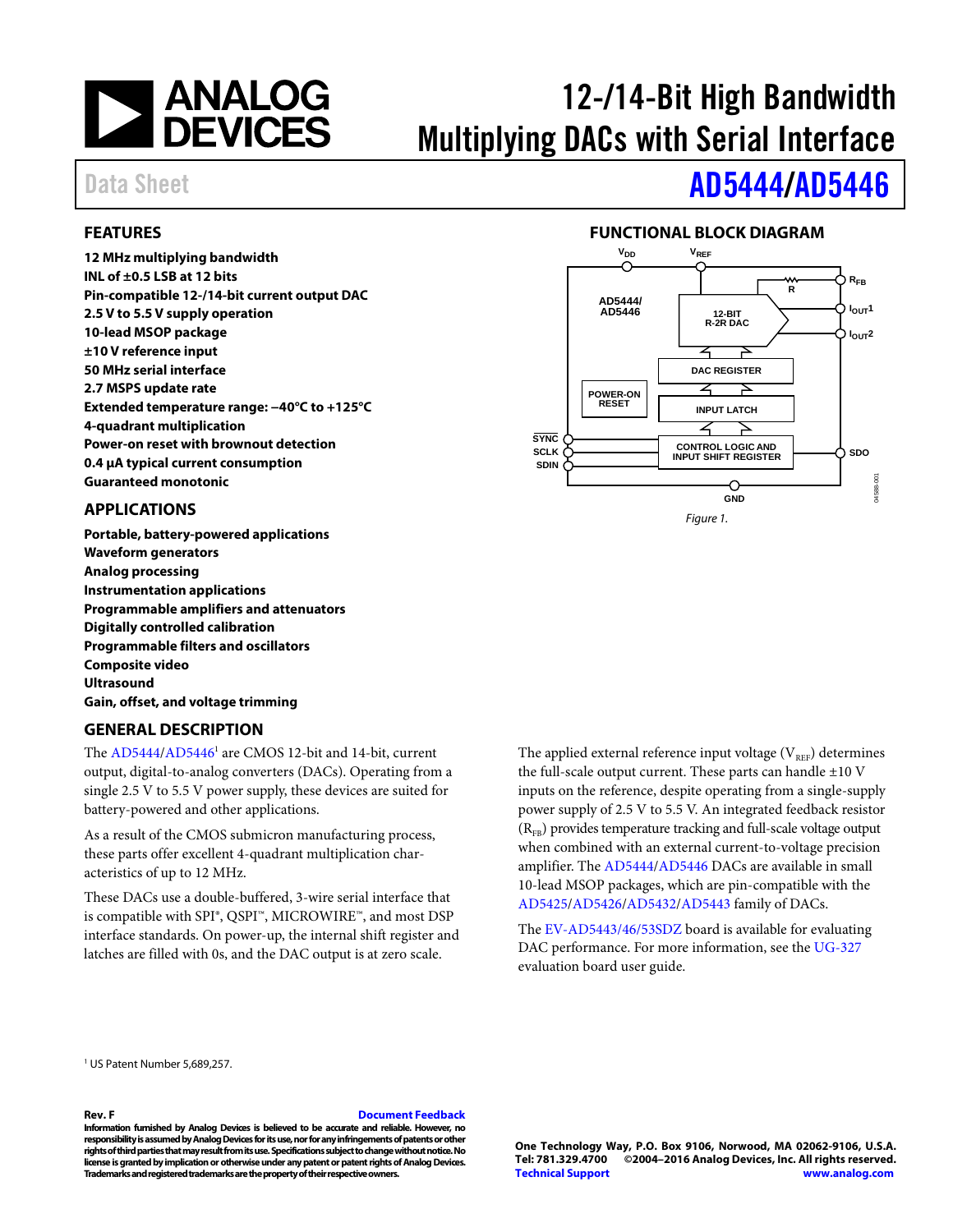### TABLE OF CONTENTS

### <span id="page-1-0"></span>**REVISION HISTORY**

| $2/16$ —Rev. E to Rev. F                               |  |
|--------------------------------------------------------|--|
|                                                        |  |
| Deleted Positive Output Voltage Section and Figure 41; |  |
|                                                        |  |
|                                                        |  |
| Changes to ADSP-2191M to AD5444/AD5446 Interface       |  |
| Section, Blackfin to AD5444/AD5446 Interface Section,  |  |
|                                                        |  |
| Changes to Overview of Current Output Devices Section  |  |
|                                                        |  |
|                                                        |  |
|                                                        |  |

#### **6/13—Rev. D to Rev. E**

#### **4/12—Rev. C to Rev. D**

| Deleted Evaluation Board for the DAC Section  23            |  |
|-------------------------------------------------------------|--|
| Deleted Power Supplies for the Evaluation Board Section  23 |  |
| Deleted Figure 54; Renumbered Sequentially 24               |  |
|                                                             |  |
|                                                             |  |
|                                                             |  |
|                                                             |  |
|                                                             |  |

| $4/07$ —Rev. B to Rev. C |  |
|--------------------------|--|
|                          |  |

#### **4/05—Rev. 0 to Rev. A**

**10/04—Revision 0: Initial Version**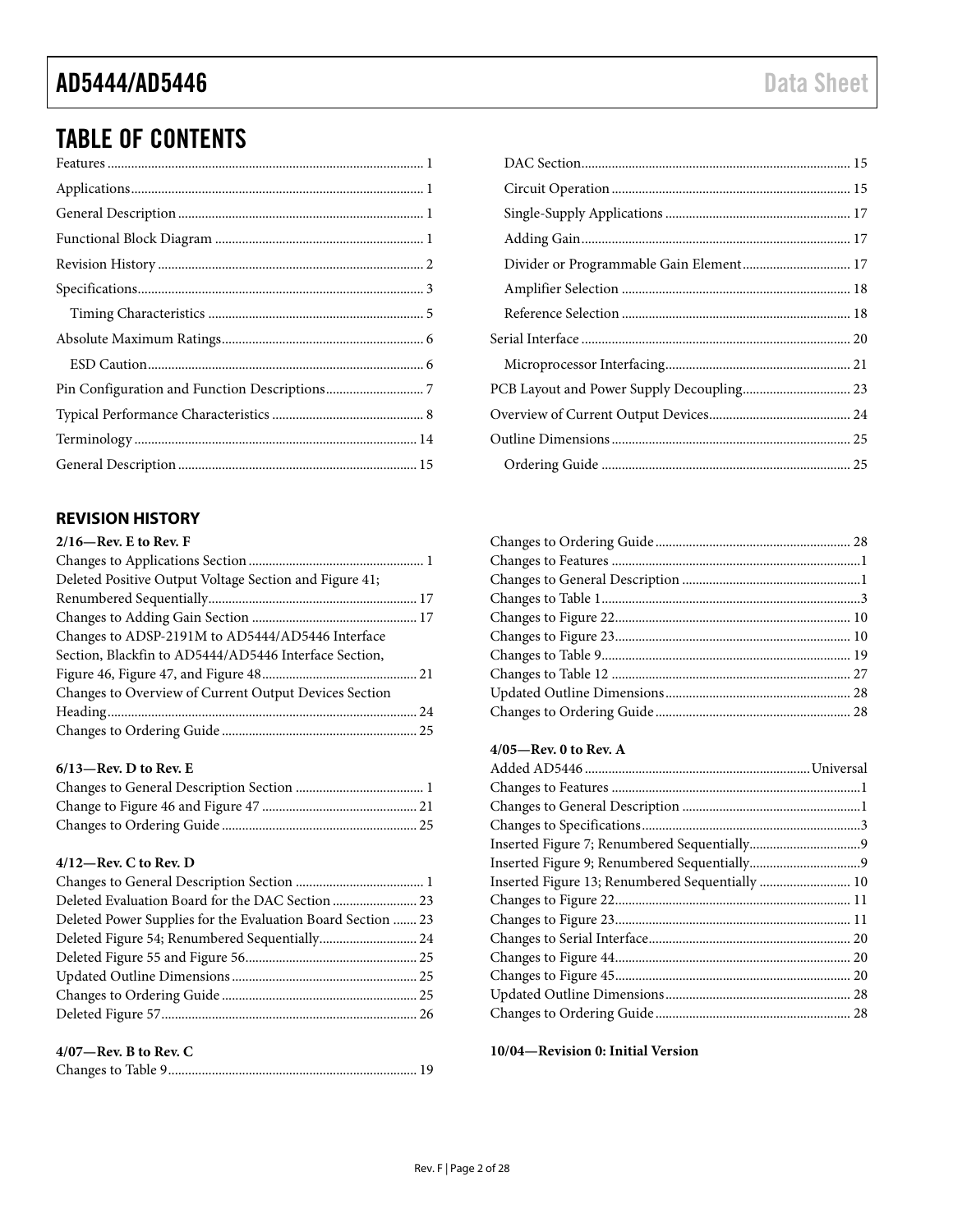### <span id="page-2-0"></span>**SPECIFICATIONS**

 $\rm{V_{DD}}$  = 2.5 V to 5.5 V, V $_{\rm{REF}}$  = 10 V, I $_{\rm{OUT}}$  = 0 V. Temperature range for Y version: −40°C to +125°C. All specifications  $\rm{T_{MIN}}$  to  $\rm{T_{MAX}}$ unless otherwise noted. DC performance measured with OP177, and ac performance measured with AD8038, unless otherwise noted.

<span id="page-2-1"></span>

| Table 1.                                        |                |            |           |             |                                                            |
|-------------------------------------------------|----------------|------------|-----------|-------------|------------------------------------------------------------|
| <b>Parameter</b>                                | <b>Min</b>     | <b>Typ</b> | Max       | <b>Unit</b> | <b>Conditions</b>                                          |
| <b>STATIC PERFORMANCE</b>                       |                |            |           |             |                                                            |
| AD5444                                          |                |            |           |             |                                                            |
| Resolution                                      |                |            | 12        | <b>Bits</b> |                                                            |
| Relative Accuracy                               |                |            | $\pm 0.5$ | <b>LSB</b>  |                                                            |
| <b>Differential Nonlinearity</b>                |                |            | ±1        | <b>LSB</b>  | Guaranteed monotonic                                       |
| <b>Total Unadjusted Error (TUE)</b>             |                |            | ±1        | <b>LSB</b>  |                                                            |
| <b>Gain Error</b>                               |                |            | ±0.5      | <b>LSB</b>  |                                                            |
| AD5446                                          |                |            |           |             |                                                            |
| Resolution                                      |                |            | 14        | <b>Bits</b> |                                                            |
| Relative Accuracy                               |                |            | ±2        | <b>LSB</b>  |                                                            |
| <b>Differential Nonlinearity</b>                |                |            | $-1/+2$   | <b>LSB</b>  | Guaranteed monotonic                                       |
| <b>Total Unadjusted Error (TUE)</b>             |                |            | ±4        | <b>LSB</b>  |                                                            |
| <b>Gain Error</b>                               |                |            | ±2.5      | <b>LSB</b>  |                                                            |
| Gain Error Temperature Coefficient <sup>1</sup> |                | ±2         |           | ppm FSR/°C  |                                                            |
| <b>Output Leakage Current</b>                   |                |            | ±1        | nA          | Data = 0x0000, $T_A = 25^{\circ}C$ , $I_{OUT}$ 1           |
|                                                 |                |            | ±10       | nA          | Data = 0x0000, $T_A = -40^{\circ}C$ to +125°C, $I_{OUT}$ 1 |
| REFERENCE INPUT <sup>1</sup>                    |                |            |           |             |                                                            |
| Reference Input Range                           |                | ±10        |           | V           |                                                            |
| V <sub>REF</sub> Input Resistance               | 7              | 9          | 11        | kΩ          | Input resistance $T_c = -50$ ppm/°C                        |
| R <sub>FB</sub> Feedback Resistance             | $\overline{7}$ | 9          | 11        | $k\Omega$   | Input resistance $T_c = -50$ ppm/°C                        |
| <b>Input Capacitance</b>                        |                |            |           |             |                                                            |
| Zero-Scale Code                                 |                | 18         | 22        | pF          |                                                            |
| <b>Full-Scale Code</b>                          |                | 18         | 22        | pF          |                                                            |
| DIGITAL INPUTS/OUTPUTS <sup>1</sup>             |                |            |           |             |                                                            |
| Input High Voltage, V <sub>IH</sub>             | 2.0            |            |           | v           | $V_{DD}$ = 3.6 V to 5 V                                    |
|                                                 | 1.7            |            |           | v           | $V_{DD}$ = 2.5 V to 3.6 V                                  |
| Input Low Voltage, V <sub>II</sub>              |                |            | 0.8       | v           | $V_{\text{DD}} = 2.7 V$ to 5.5 V                           |
|                                                 |                |            | 0.7       | V           | $V_{DD}$ = 2.5 V to 2.7 V                                  |
| Output High Voltage, V <sub>OH</sub>            | $V_{DD}$ – 1   |            |           | v           | $V_{DD} = 4.5 V$ to 5 V, $I_{SOLRCE} = 200 \mu A$          |
|                                                 | $V_{DD} - 0.5$ |            |           | V           | $V_{DD}$ = 2.5 V to 3.6 V, $I_{SOLRCE}$ = 200 µA           |
| Output Low Voltage, V <sub>ol</sub>             |                |            | 0.4       | V           | $V_{DD} = 4.5 V$ to 5 V, $I_{SINK} = 200 \mu A$            |
|                                                 |                |            | 0.4       | V           | $V_{DD}$ = 2.5 V to 3.6 V, $I_{SINK}$ = 200 µA             |
| Input Leakage Current, I <sub>IL</sub>          |                |            | ±1        | nA          | $T_A = 25^{\circ}C$                                        |
|                                                 |                |            | ±10       | nA          | $T_A = -40^{\circ}C$ to $+125^{\circ}C$                    |
| <b>Input Capacitance</b>                        |                |            | 10        | pF          |                                                            |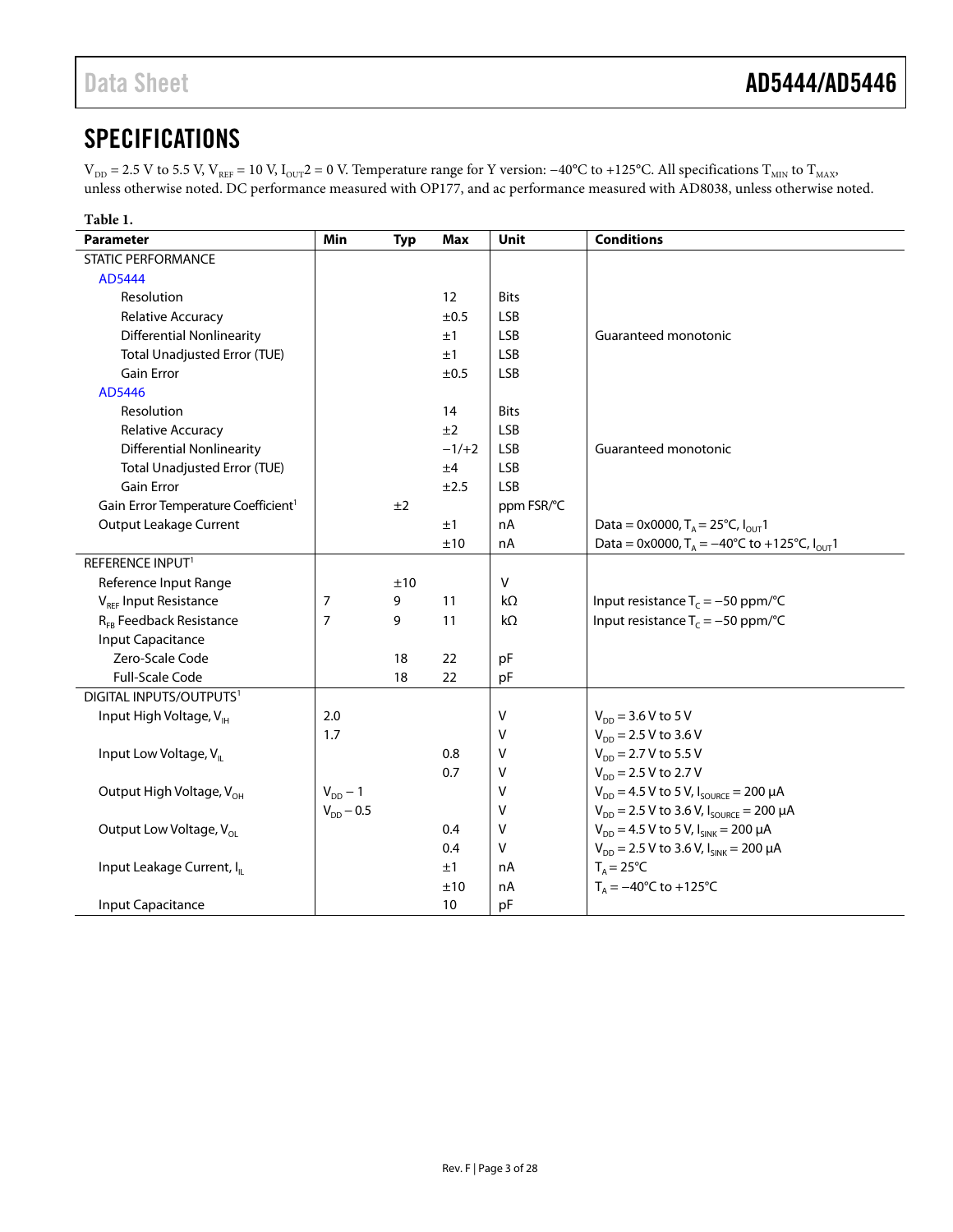$\overline{a}$ 

<span id="page-3-0"></span>

| <b>Parameter</b>                                              | Min | <b>Typ</b>        | Max   | Unit           | <b>Conditions</b>                                                                                   |
|---------------------------------------------------------------|-----|-------------------|-------|----------------|-----------------------------------------------------------------------------------------------------|
| DYNAMIC PERFORMANCE <sup>1</sup>                              |     |                   |       |                |                                                                                                     |
| Reference Multiplying Bandwidth                               |     | $12 \overline{ }$ |       | MHz            | $V_{REF} = \pm 3.5$ V, DAC loaded with all 1s                                                       |
| Multiplying Feedthrough Error                                 |     |                   |       |                | $V_{REF} = \pm 3.5$ V, DAC loaded with all 0s                                                       |
|                                                               |     |                   | 72    | dB             | 100 kHz                                                                                             |
|                                                               |     |                   | 64    | dB             | 1 MHz                                                                                               |
|                                                               |     |                   | 44    | dB             | <b>10 MHz</b>                                                                                       |
| <b>Output Voltage Settling Time</b>                           |     |                   |       |                | $V_{REF}$ = 10 V, R <sub>LOAD</sub> = 100 $\Omega$ , DAC latch alternately<br>loaded with 0s and 1s |
| Measured to $\pm 1$ mV of FS                                  |     | 100               | 110   | ns             |                                                                                                     |
| Measured to $\pm 4$ mV of FS                                  |     | 24                | 40    | ns             |                                                                                                     |
| Measured to $\pm$ 16 mV of FS                                 |     | 16                | 33    | ns             |                                                                                                     |
| <b>Digital Delay</b>                                          |     | 20                | 40    | ns             | Interface delay time                                                                                |
| 10%-to-90% Settling Time                                      |     | 10                | 30    | ns             | Rise and fall time, $V_{REF}$ = 10 V, R <sub>LOAD</sub> = 100 $\Omega$                              |
| Digital-to-Analog Glitch Impulse<br><b>Output Capacitance</b> |     | 2                 |       | nV-s           | 1 LSB change around major carry, $V_{REF} = 0 V$                                                    |
| $I_{OUT}1$                                                    |     | 13                |       | pF             | DAC latches loaded with all 0s                                                                      |
|                                                               |     | 28                |       | pF             | DAC latches loaded with all 1s                                                                      |
| $I_{OUT}$ 2                                                   |     | 18                |       | pF             | DAC latches loaded with all 0s                                                                      |
|                                                               |     | 5                 |       | pF             | DAC latches loaded with all 1s                                                                      |
| Digital Feedthrough                                           |     | 0.5               |       | $nV-s$         | Feedthrough to DAC output with $\overline{CS}$ high and<br>alternate loading of all 0s and all 1s   |
| Analog THD                                                    |     | 83                |       | dB             | $V_{REF}$ = 3.5 V p-p, all 1s loaded, $f = 1$ kHz                                                   |
| Digital THD                                                   |     |                   |       |                | $Clock = 1 MHz, VREF = 3.5 V$                                                                       |
| 50 kHz $f_{\text{OUT}}$                                       |     | 71                |       | dB             |                                                                                                     |
| 20 kHz $f_{\text{OUT}}$                                       |     | 77                |       | dB             |                                                                                                     |
| <b>Output Noise Spectral Density</b>                          |     | 25                |       | $nV/\sqrt{Hz}$ | @ 1 kHz                                                                                             |
| SFDR Performance (Wide Band)                                  |     |                   |       |                | $Clock = 10 MHz, V_{REF} = 3.5 V$                                                                   |
| 50 kHz $f_{\text{OUT}}$                                       |     | 78                |       | dB             |                                                                                                     |
| 20 kHz $f_{\text{OUT}}$                                       |     | 74                |       | dB             |                                                                                                     |
| SFDR Performance (Narrow Band)                                |     |                   |       |                | $Clock = 1 MHz, VREF = 3.5 V$                                                                       |
| 50 kHz $f_{\text{OUT}}$                                       |     | 87                |       | dB             |                                                                                                     |
| 20 kHz $f_{\text{OUT}}$                                       |     | 85                |       | dB             |                                                                                                     |
| <b>Intermodulation Distortion</b>                             |     | 79                |       | dB             | $f_1 = 20$ kHz, $f_2 = 25$ kHz, clock = 1 MHz, $V_{RFF} = 3.5$ V                                    |
| <b>POWER REOUIREMENTS</b>                                     |     |                   |       |                |                                                                                                     |
| Power Supply Range, V <sub>DD</sub>                           | 2.5 |                   | 5.5   | $\sf V$        |                                                                                                     |
| Supply Current, I <sub>DD</sub>                               |     | 0.4               | 10    | μA             | $T_A = -40^{\circ}$ C to +125°C, logic inputs = 0 V or V <sub>pp</sub>                              |
|                                                               |     |                   | 0.6   | μA             | $T_A = 25^{\circ}$ C, logic inputs = 0 V or V <sub>pp</sub>                                         |
| Power Supply Sensitivity <sup>1</sup>                         |     |                   | 0.001 | $% /$ %        | $\Delta V_{DD} = \pm 5\%$                                                                           |

 $1$  Guaranteed by design and characterization; not subject to production test.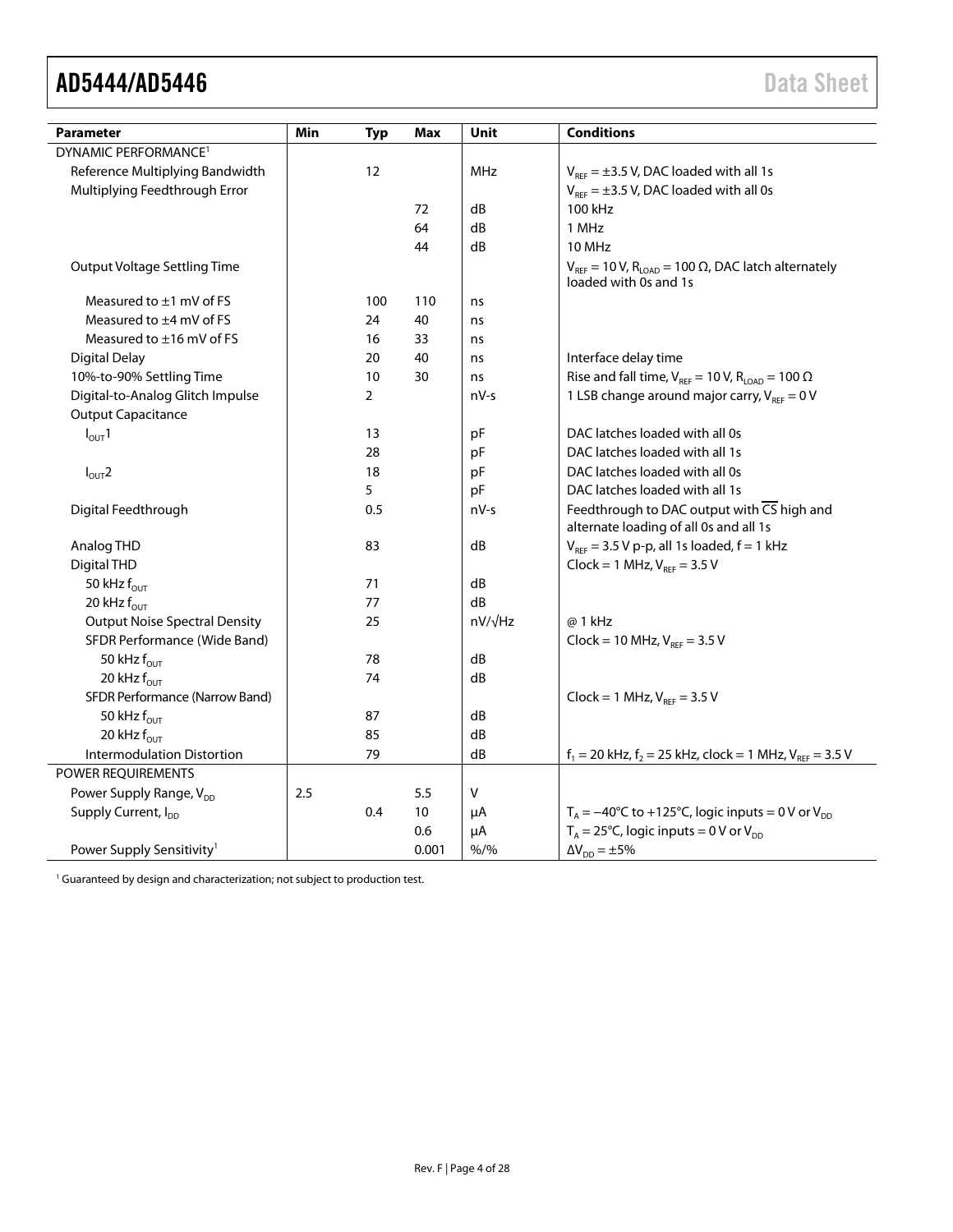04588-

#### <span id="page-4-0"></span>**TIMING CHARACTERISTICS**

All input signals are specified with tr = tf = 1 ns (10% to 90% of  $V_{DD}$ ) and timed from a voltage level of ( $V_{IL} + V_{IH}$ )/2.  $V_{DD} = 2.5$  V to 5.5 V,  $V_{REF}$  = 10 V,  $I_{OUT}$ 2 = 0 V, temperature range for Y version: −40°C to +125°C; all specifications  $T_{MIN}$  to  $T_{MAX}$ , unless otherwise noted.

| Table 2.               |                             |                                    |             |                                                                    |
|------------------------|-----------------------------|------------------------------------|-------------|--------------------------------------------------------------------|
| Parameter <sup>1</sup> | $V_{DD} = 4.5 V to$<br>5.5V | $V_{\text{DD}} = 2.5 V$ to<br>5.5V | <b>Unit</b> | <b>Conditions/Comments</b>                                         |
| $f_{\text{SCLK}}$      | 50                          | 50                                 | MHz max     | Maximum clock frequency.                                           |
|                        | 20                          | 20                                 | ns min      | SCLK cycle time.                                                   |
| τ,                     | 8                           | 8                                  | ns min      | SCLK high time.                                                    |
| $\tau_{3}$             | 8                           | 8                                  | ns min      | SCLK low time.                                                     |
| ι,                     | 8                           | 8                                  | ns min      | SYNC falling edge to SCLK active edge setup time.                  |
|                        | 5                           | 5                                  | ns min      | Data setup time.                                                   |
|                        | 4.5                         | 4.5                                | ns min      | Data hold time.                                                    |
|                        | 5                           | 5                                  | ns min      | SYNC rising edge to SCLK active edge setup time                    |
| $\bm{{\mathsf{t}}}_8$  | 30                          | 30                                 | ns min      | Minimum SYNC high time.                                            |
| t.                     | 23                          | 30                                 | ns min      | SCLK active edge to SDO valid.                                     |
| Update Rate            | 2.7                         | 2.7                                | <b>MSPS</b> | Consists of cycle time, SYNC high time, data setup time and output |
|                        |                             |                                    |             | voltage settling time.                                             |

<sup>1</sup> Guaranteed by design and characterization; not subject to production test.







NOTES<br>ALTERNATIVELY, DATA CAN BE CLOCKED INTO INPUT SHIFT REGISTER ON RISING EDGE OF SCLK AS<br>DETERMINED BY CONTROL BITS. IN THIS CASE, DATA IS CLOCKED OUT OF SDO ON FALLING<br>EDGE OF SCLK. TIMING AS ABOVE, WITH SCLK INVERTED

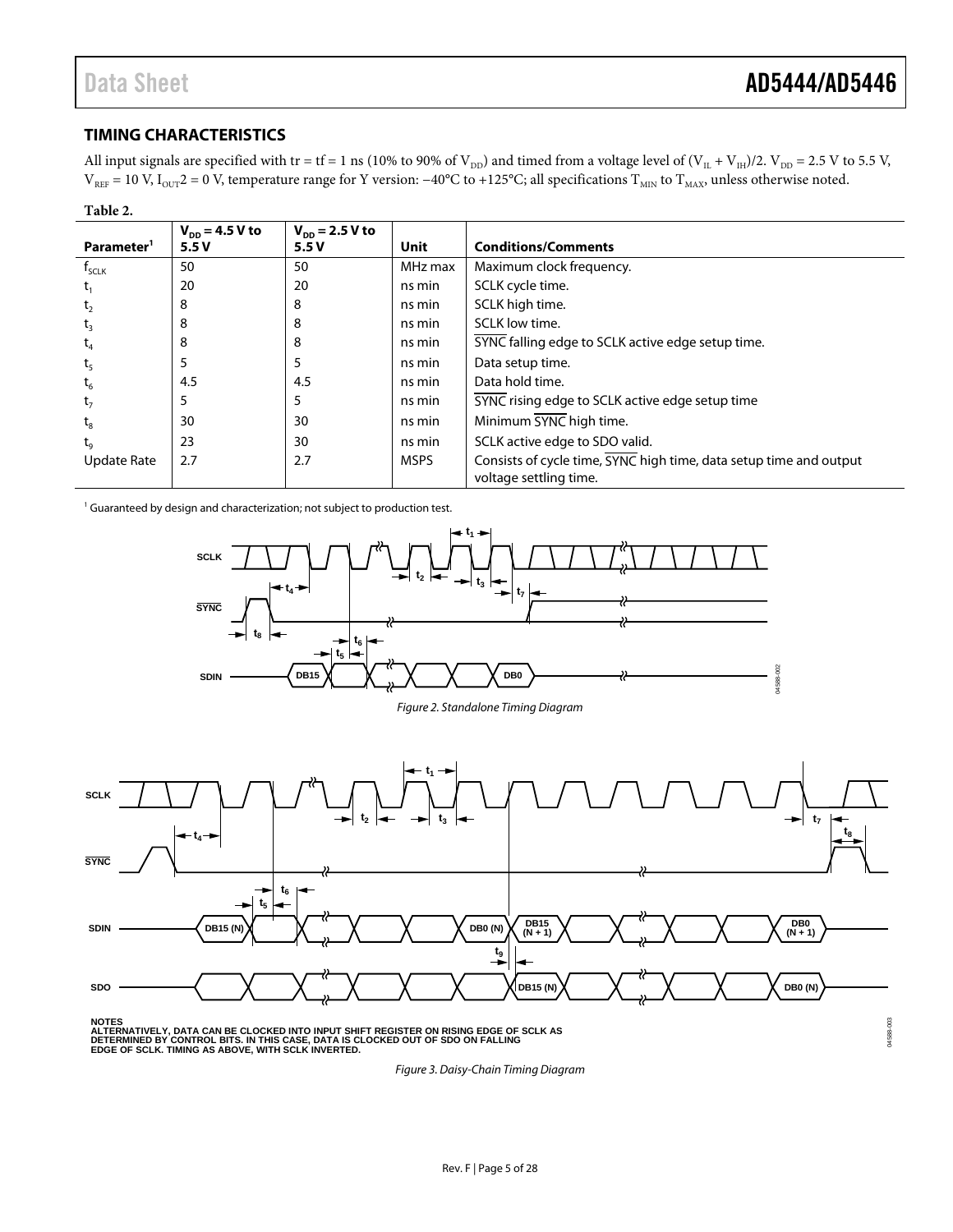### <span id="page-5-0"></span>ABSOLUTE MAXIMUM RATINGS

 $T_A = 25$ °C, unless otherwise noted. Transient currents of up to 100 mA do not cause SCR latch-up.

#### **Table 3.**

| Parameter                                     | Rating                              |
|-----------------------------------------------|-------------------------------------|
| $V_{\text{nn}}$ to GND                        | $-0.3$ V to $+7$ V                  |
| $V_{REF}$ , R <sub>FB</sub> to GND            | $-12V$ to $+12V$                    |
| $I_{\text{OUT}}$ 1, $I_{\text{OUT}}$ 2 to GND | $-0.3 V$ to $+7V$                   |
| Logic Inputs and Outputs <sup>1</sup>         | $-0.3$ V to V <sub>pp</sub> + 0.3 V |
| Input Current (All Pins Except Supplies)      | ±10mA                               |
| <b>Operating Temperature Range</b>            | $-40^{\circ}$ C to $+125^{\circ}$ C |
| Extended (Y Version)                          |                                     |
| Storage Temperature Range                     | $-65^{\circ}$ C to $+150^{\circ}$ C |
| Junction Temperature                          | $150^{\circ}$ C                     |
| 10-lead MSOP $\theta_{10}$ Thermal Impedance  | 206°C/W                             |
| Lead Temperature, Soldering (10 sec)          | $300^{\circ}$ C                     |
| IR Reflow, Peak Temperature (<20 sec)         | $235^{\circ}$ C                     |

<sup>1</sup> Overvoltages at SCLK, SYNC, and SDIN are clamped by internal diodes.

Stresses at or above those listed under Absolute Maximum Ratings may cause permanent damage to the product. This is a stress rating only; functional operation of the product at these or any other conditions above those indicated in the operational section of this specification is not implied. Operation beyond the maximum operating conditions for extended periods may affect product reliability.

Only one absolute maximum rating can be applied at any one time.



*Figure 4. Load Circuit for SDO Timing Specifications*

#### <span id="page-5-1"></span>**ESD CAUTION**



ESD (electrostatic discharge) sensitive device. Charged devices and circuit boards can discharge without detection. Although this product features patented or proprietary protection circuitry, damage may occur on devices subjected to high energy ESD. Therefore, proper ESD precautions should be taken to avoid performance degradation or loss of functionality.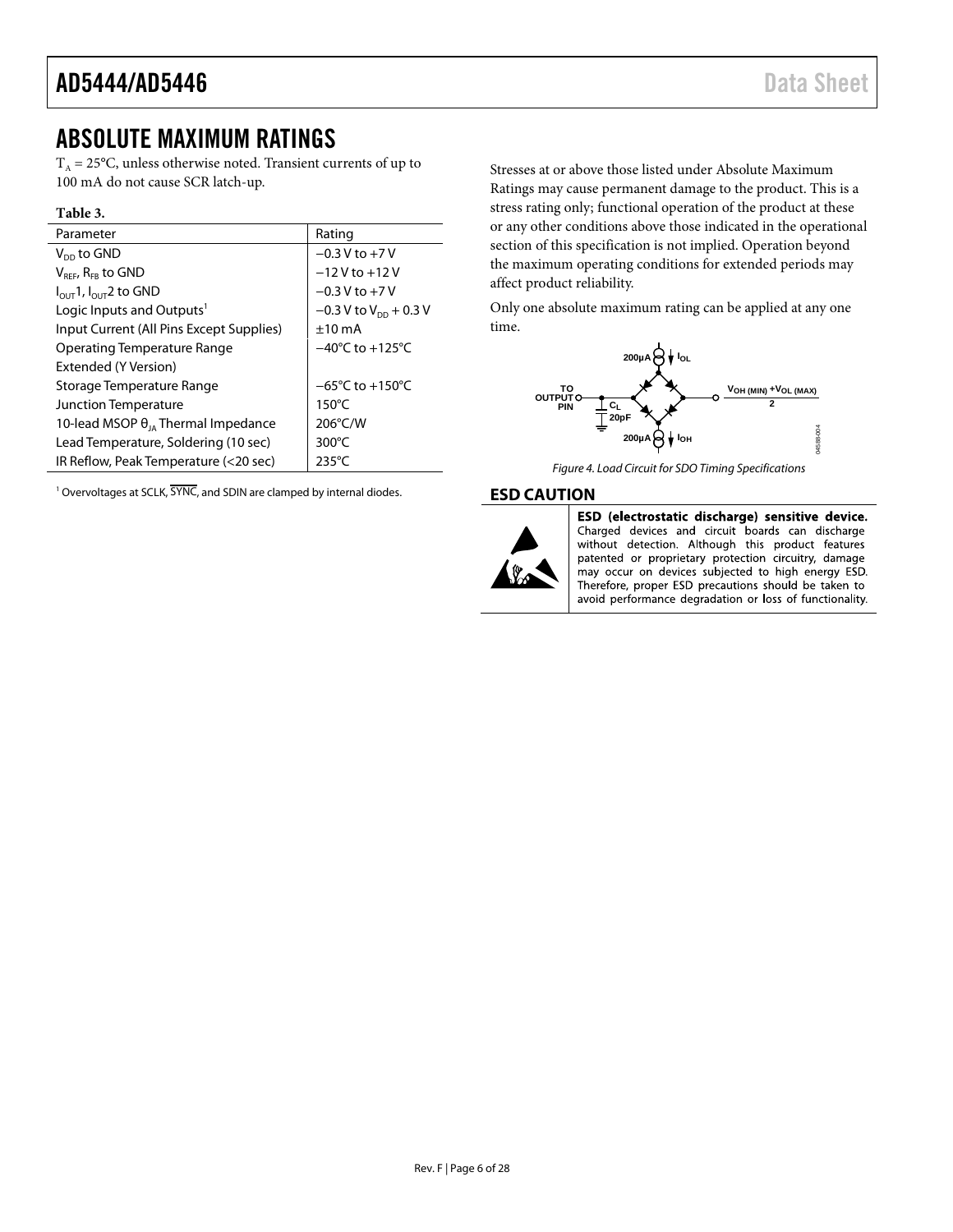## <span id="page-6-0"></span>PIN CONFIGURATION AND FUNCTION DESCRIPTIONS



*Figure 5. Pin Configuration*

#### **Table 4. Pin Function Descriptions**

| Pin No.        | <b>Mnemonic</b>             | <b>Description</b>                                                                                                                                                                                                                                                                                |
|----------------|-----------------------------|---------------------------------------------------------------------------------------------------------------------------------------------------------------------------------------------------------------------------------------------------------------------------------------------------|
|                | $I_{\text{OUT}}$ 1          | DAC Current Output.                                                                                                                                                                                                                                                                               |
| 2              | $I_{\text{OUT}}$ 2          | DAC Analog Ground. This pin should normally be tied to the analog ground of the system.                                                                                                                                                                                                           |
| 3              | <b>GND</b>                  | Ground Pin.                                                                                                                                                                                                                                                                                       |
| 4              | <b>SCLK</b>                 | Serial Clock Input. By default, data is clocked into the input shift register on the falling edge of the serial clock<br>input. Alternatively, by means of the serial control bits, the device can be configured such that data is clocked<br>into the shift register on the rising edge of SCLK. |
| 5              | <b>SDIN</b>                 | Serial Data Input. Data is clocked into the 16-bit input register on the active edge of the serial clock input.<br>By default on power-up, data is clocked into the shift register on the falling edge of SCLK. The control bits allow<br>the user to change the active edge to the rising edge.  |
| 6              | <b>SYNC</b>                 | Active Low Control Input. This is the frame synchronization signal for the input data. When SYNC is taken low,<br>data is loaded to the shift register on the active edge of the following clocks. The output updates on the rising<br>edge of SYNC.                                              |
| $\overline{7}$ | <b>SDO</b>                  | Serial Data Output. This pin allows a number of parts to be daisy-chained. By default, data is clocked into the shift<br>register on the falling edge and out via SDO on the rising edge of SCLK. Data is always clocked out on the<br>alternate edge to data loaded to the shift register.       |
| 8              | $\mathsf{V}_{\mathsf{DD}}$  | Positive Power Supply Input. This part can be operated from a supply of 2.5 V to 5.5 V.                                                                                                                                                                                                           |
| 9              | $\mathsf{V}_{\mathsf{REF}}$ | DAC Reference Voltage Input.                                                                                                                                                                                                                                                                      |
| 10             | $R_{FB}$                    | DAC Feedback Resistor. Establishes voltage output for the DAC by connecting to an external amplifier output.                                                                                                                                                                                      |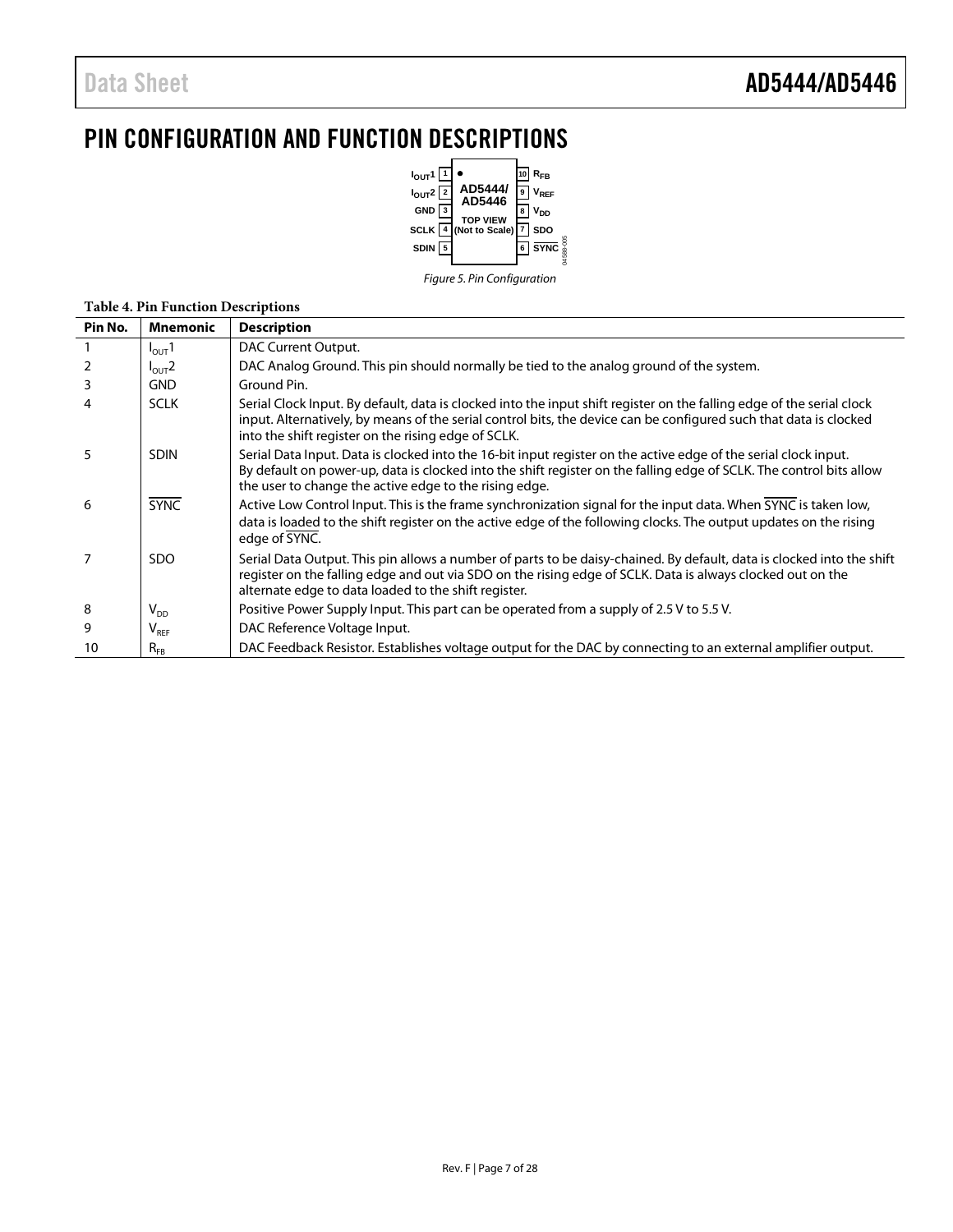### <span id="page-7-0"></span>TYPICAL PERFORMANCE CHARACTERISTICS



*Figure 6. INL vs. Code (12-Bit DAC)* 









*Figure 9. DNL vs. Code (14-Bit DAC)*





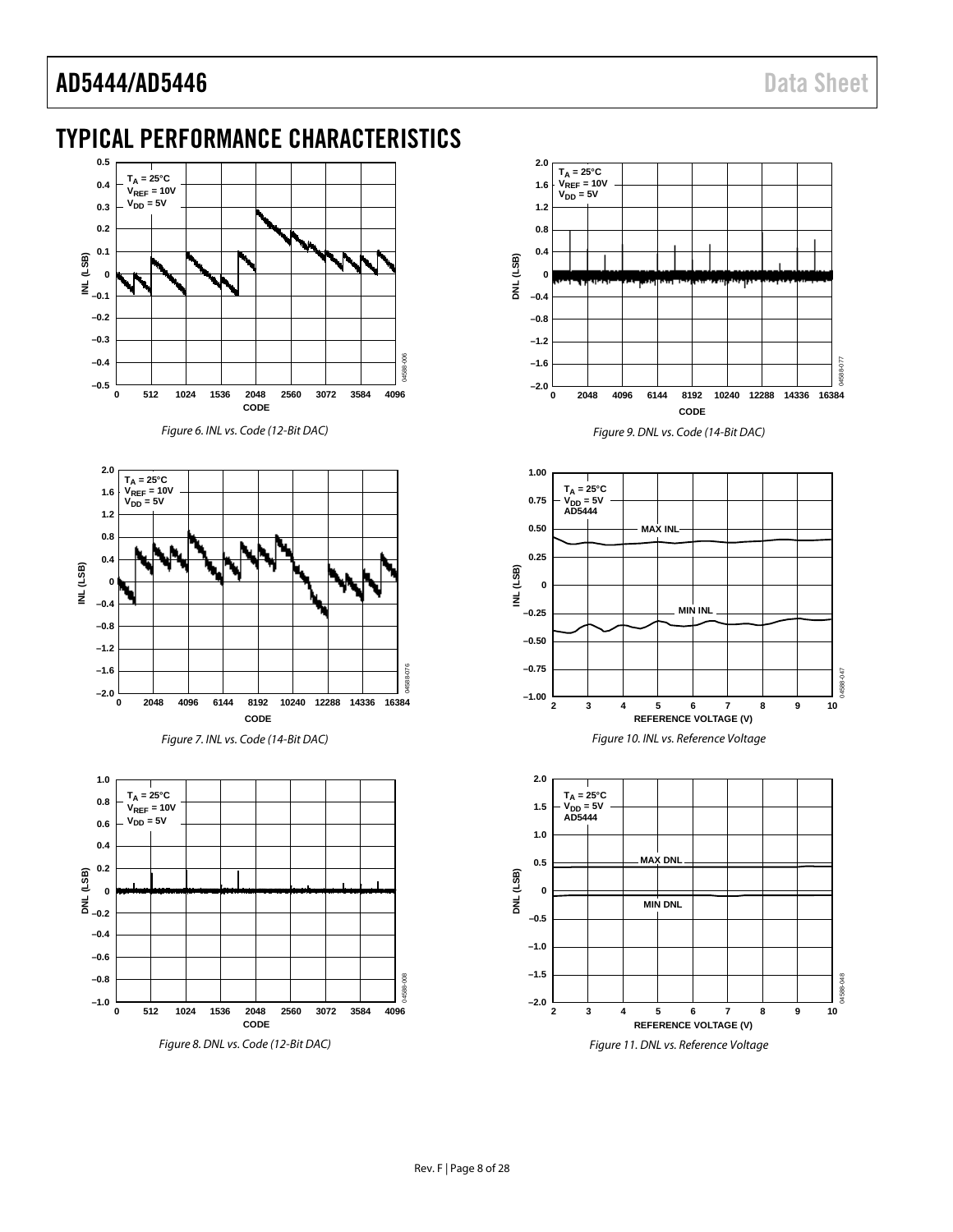### Data Sheet **AD5444/AD5446**

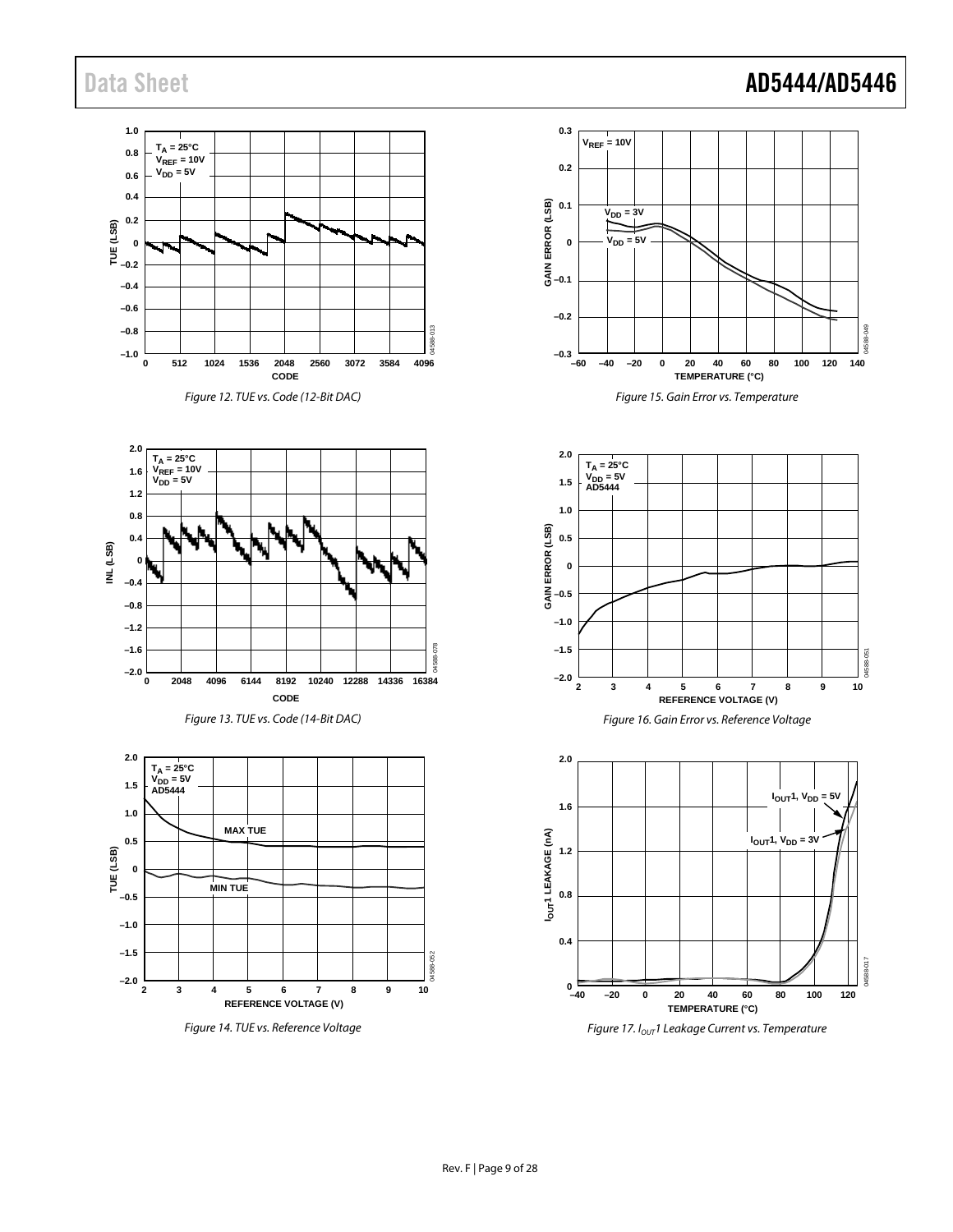

*Figure 18. Supply Current vs. Logic Input Voltage*



*Figure 19. Supply Current vs. Temperature*





*Figure 21. Threshold Voltage vs. Supply Voltage*



*Figure 22. Reference Multiplying Bandwidth vs. Frequency and Code*



*Figure 23. Reference Multiplying Bandwidth vs. Frequency—All 1s Loaded*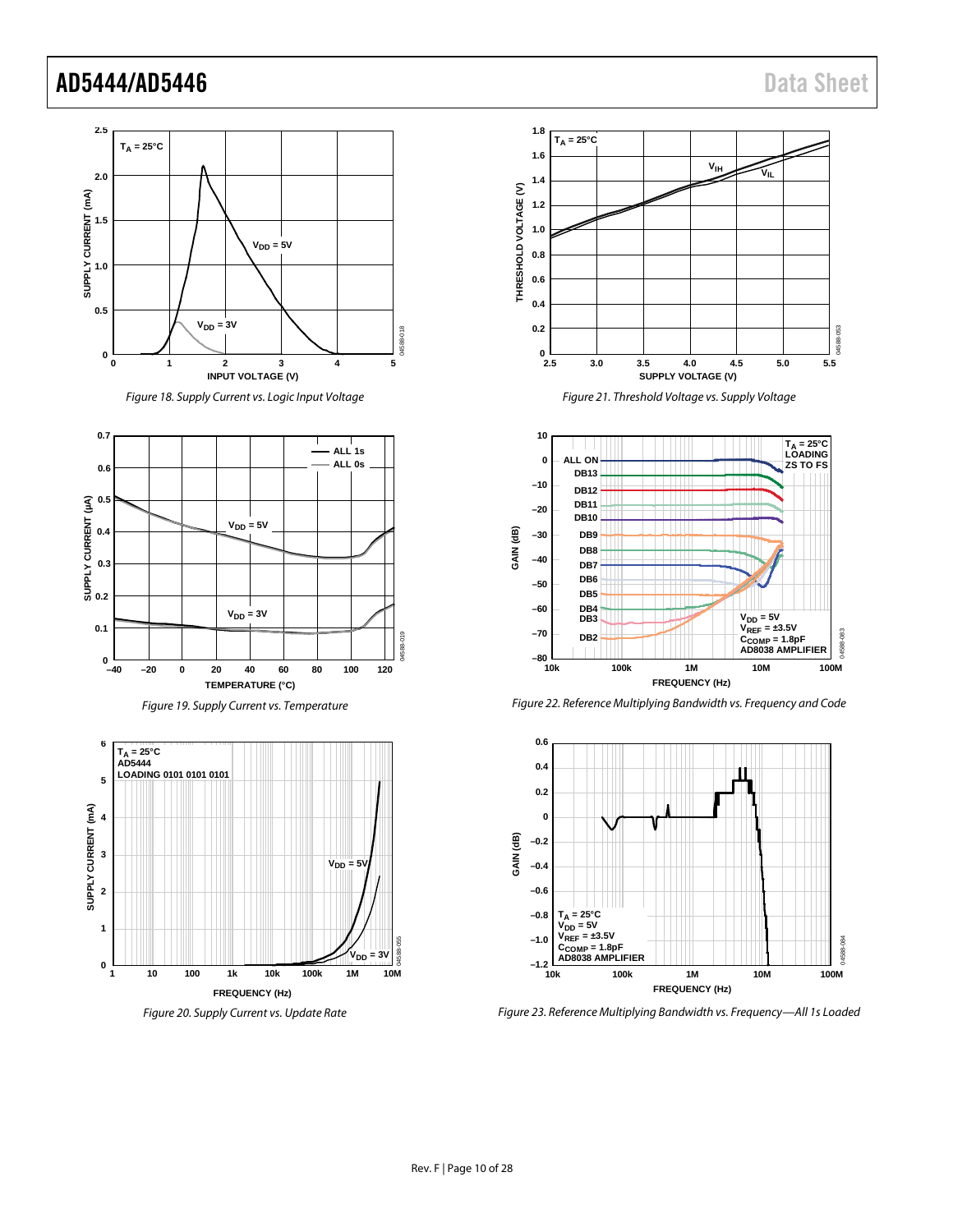

*Figure 24. Reference Multiplying Bandwidth vs. Frequency and Compensation Capacitor*











*Figure 27. Power Supply Rejection Ratio vs. Frequency*







*Figure 29. Wideband SFDR vs. f<sub>OUT</sub> Frequency* 

### Data Sheet **AD5444/AD5446**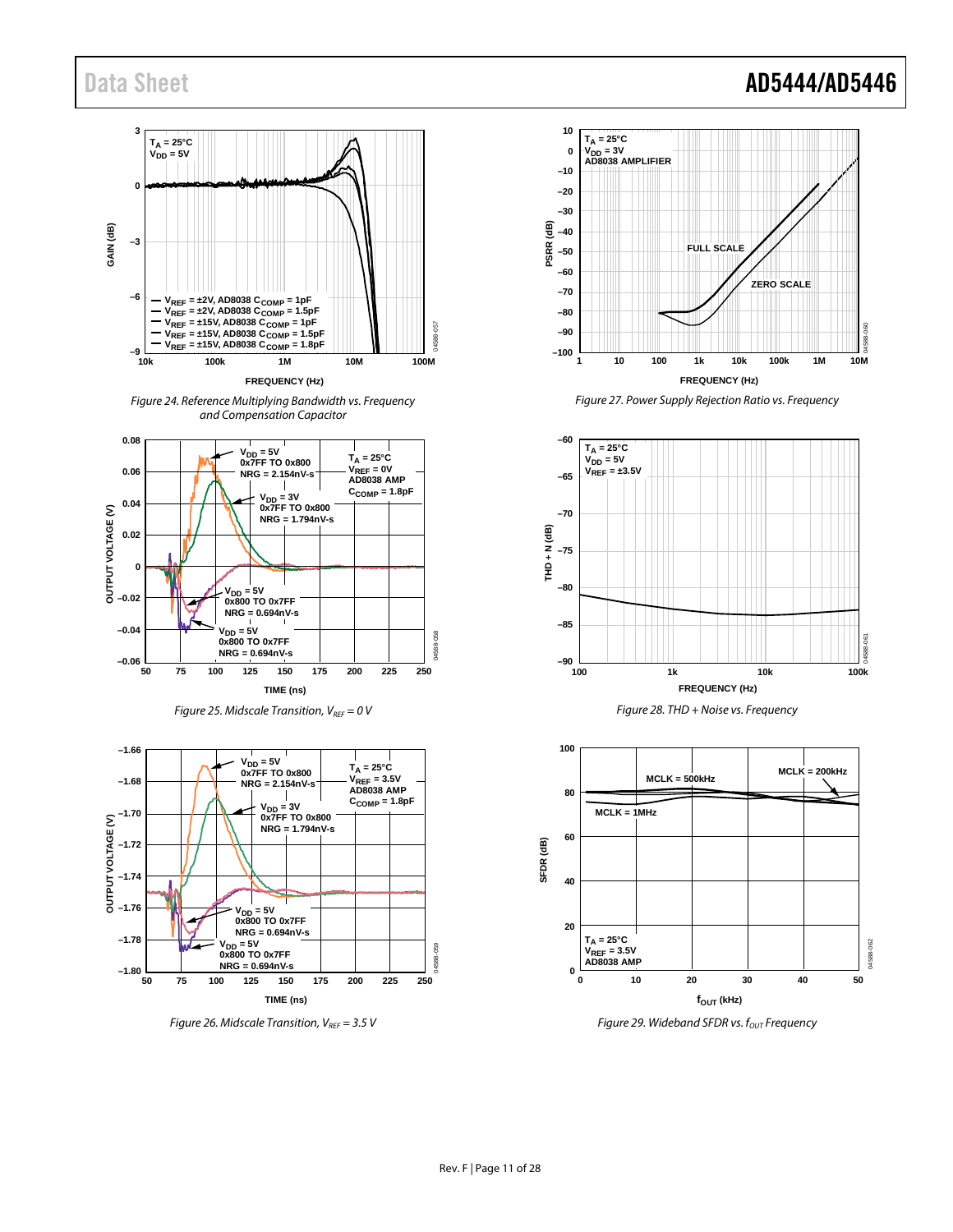





*Figure 31. Wideband SFDR, f<sub>OUT</sub>* = 50 kHz, Clock = 1 MHz



*Figure 32. Narrow-Band SFDR, f<sub>OUT</sub>* = 20 kHz, Clock = 1 MHz



*Figure 33. Narrow-Band SFDR,*  $f_{OUT}$  = 50 kHz, Clock = 1 MHz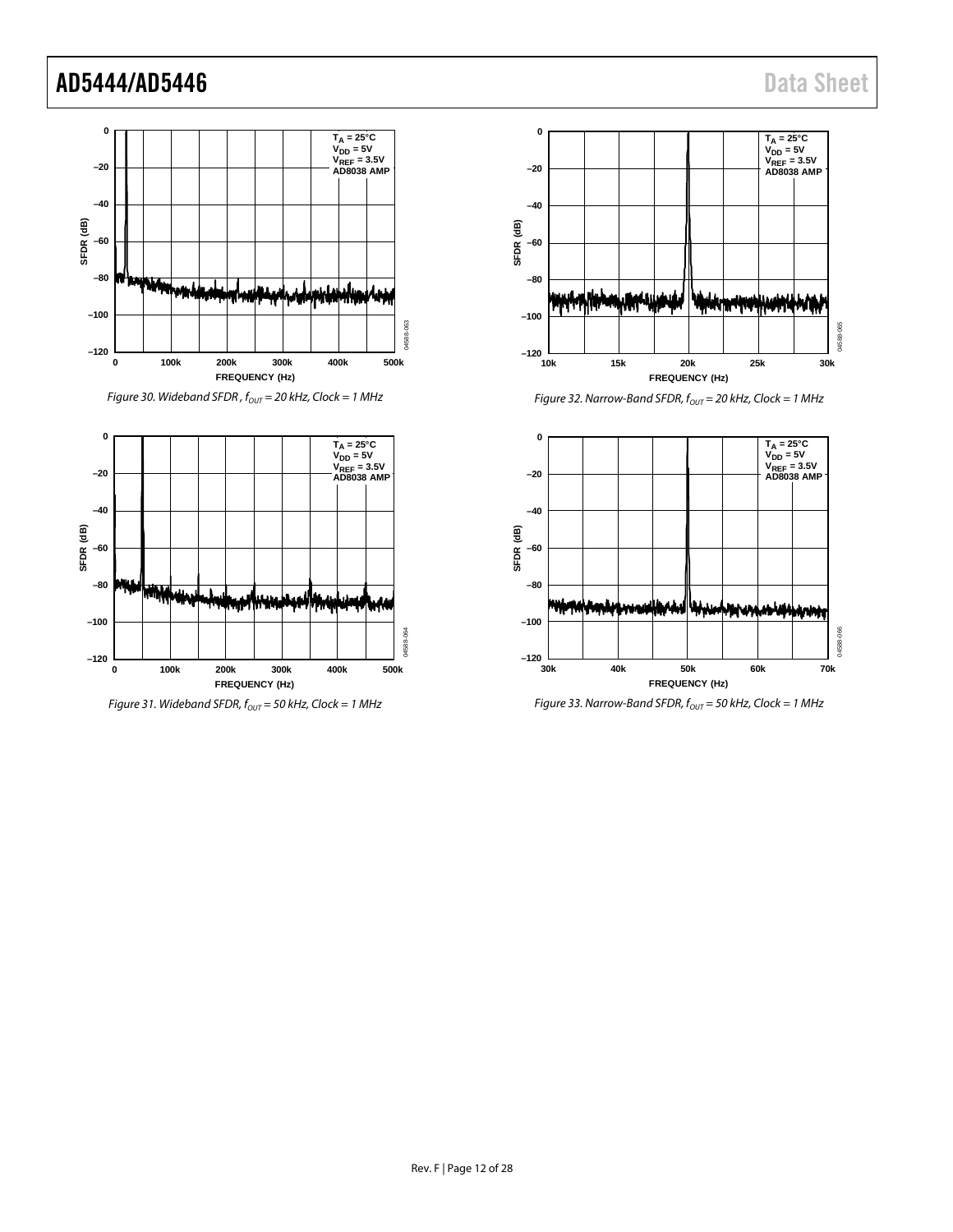

*Figure 34. Narrow-Band IMD,*  $f_{OUT} = 20$  *kHz and 25 kHz, Clock = 1 MHz* 



*Figure 35. Wideband IMD, f*<sub>OUT</sub> = 20 kHz and 25 kHz, Clock = 1 MHz



*Figure 36. Output Noise Spectral Density*

### Data Sheet **AD5444/AD5446**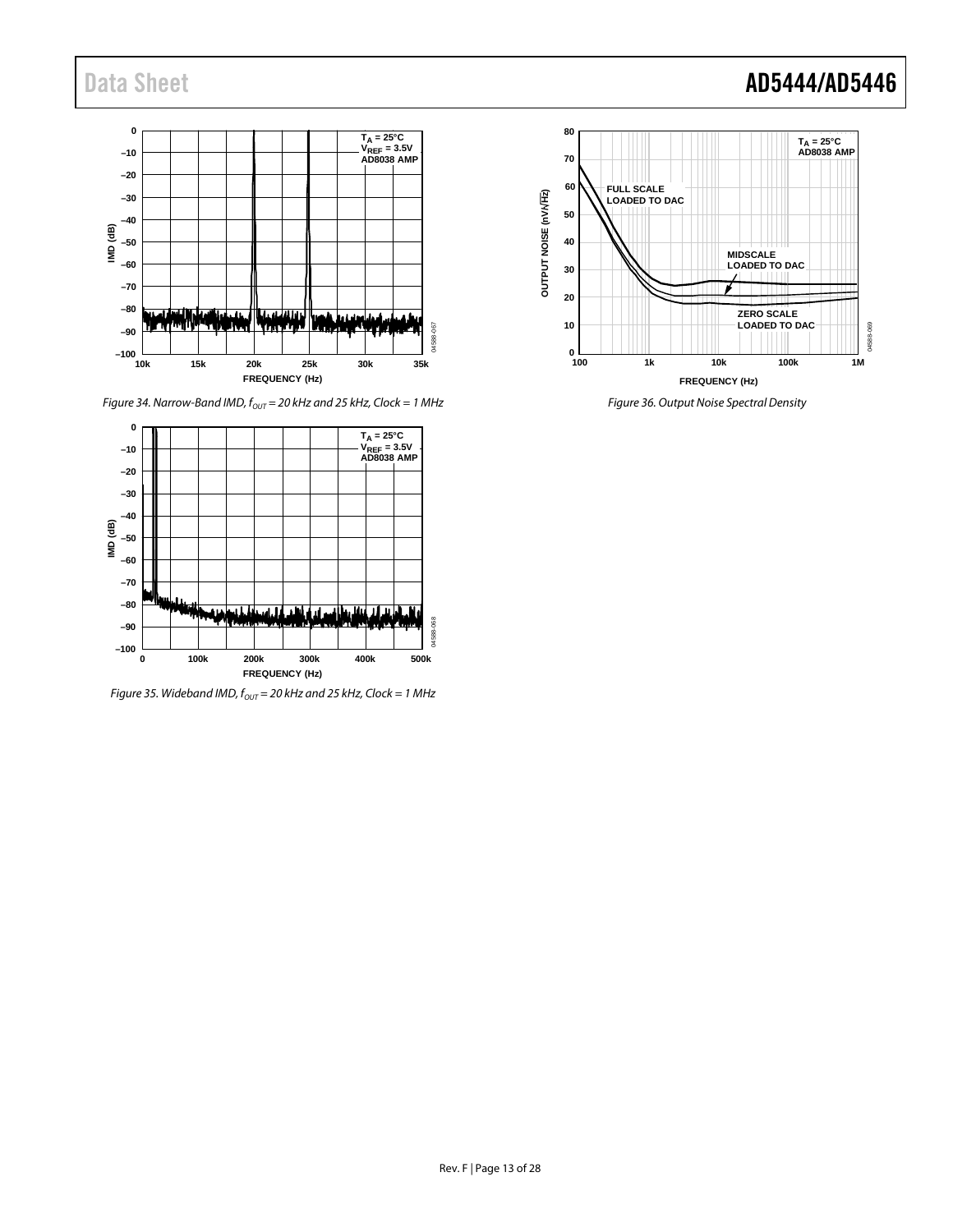### <span id="page-13-0"></span>**TERMINOLOGY**

Relative Accuracy or Integral Nonlinearity

Relative accuracy or integral nonlinearity is a measure of the maximum deviation from a straight line passing through the endpoints of the DAC transfer function. It is measured after adjusting for zero scale and full scale and is normally expressed in LSBs or as a percentage of full-scale reading.

#### **Differential Nonlinearity**

Differential nonlinearity is the difference between the measured change and the ideal 1 LSB change between any two adjacent codes. A specified differential nonlinearity of −1 LSB maximum over the operating temperature range ensures monotonicity.

#### **Gain Error**

Gain error or full-scale error is a measure of the output error between an ideal DAC and the actual device output. For this DAC, ideal maximum output is  $V_{REF}$  – 1 LSB. Gain error of the DAC is adjustable to zero with external resistance.

#### **Output Leakage Current**

Output leakage current is current that flows in the DAC ladder switches when the ladder is turned off. For the  $I<sub>OUT</sub>1$  line, it can be measured by loading all 0s to the DAC and measuring the  $I_{\text{OUT}}$ 1 current. Minimum current flows in the  $I_{\text{OUT}}$ 2 line when the DAC is loaded with all 1s.

#### **Output Capacitance**

Capacitance from  $I_{\text{OUT}}1$  or  $I_{\text{OUT}}2$  to AGND.

#### **Output Current Settling Time**

The amount of time it takes for the output to settle to a specified level for a full-scale input change. For this device, it is specified with a 100  $\Omega$  resistor to ground. The settling time specification includes the digital delay from the SYNC rising edge to the full-scale output change.

#### **Digital-to-Analog Glitch Impulse**

The amount of charge injected from the digital inputs to the analog output when the inputs change state. This is normally specified as the area of the glitch in either picoamps per second or nanovolts per second, depending upon whether the glitch is measured as a current or voltage signal.

#### **Digital Feedthrough**

When the device is not selected, high frequency logic activity on the device's digital inputs can be capacitively coupled through the device to show up as noise on the  $I_{\text{OUT}}$ 1 and  $I_{\text{OUT}}$ 2 pins and, subsequently, into the following circuitry. This noise is digital feedthrough.

#### **Multiplying Feedthrough Error**

Multiplying feedthrough error is due to capacitive feedthrough from the DAC reference input to the DAC  $I_{\text{OUT}}1$  line, when all 0s are loaded to the DAC.

#### **Total Harmonic Distortion (THD)**

The DAC is driven by an ac reference. The ratio of the rms sum of the harmonics of the DAC output to the fundamental value is the THD. Usually only the lower-order harmonics, such as second to fifth, are included.

$$
THD = 20 \log \frac{\sqrt{V_2^2 + V_3^2 + V_4^2 + V_5^2}}{V_1}
$$

#### **Digital Intermodulation Distortion**

Second-order intermodulation (IMD) measurements are the relative magnitudes of the fa and fb tones digitally generated by the DAC and the second-order products at 2fa − fb and 2fb − fa.

#### **Compliance Voltage Range**

The maximum range of (output) terminal voltage for which the device provides the specified characteristics.

#### **Spurious-Free Dynamic Range (SFDR)**

The usable dynamic range of a DAC before spurious noise interferes or distorts the fundamental signal. SFDR is the measure of difference in amplitude between the fundamental and the largest harmonically or nonharmonically related spur from dc to full Nyquist bandwidth (half the DAC sampling rate or  $f_s/2$ ). Narrow-band SFDR is a measure of SFDR over an arbitrary window size, in this case 50% of the fundamental. Digital SFDR is a measure of the usable dynamic range of the DAC when the signal is a digitally generated sine wave.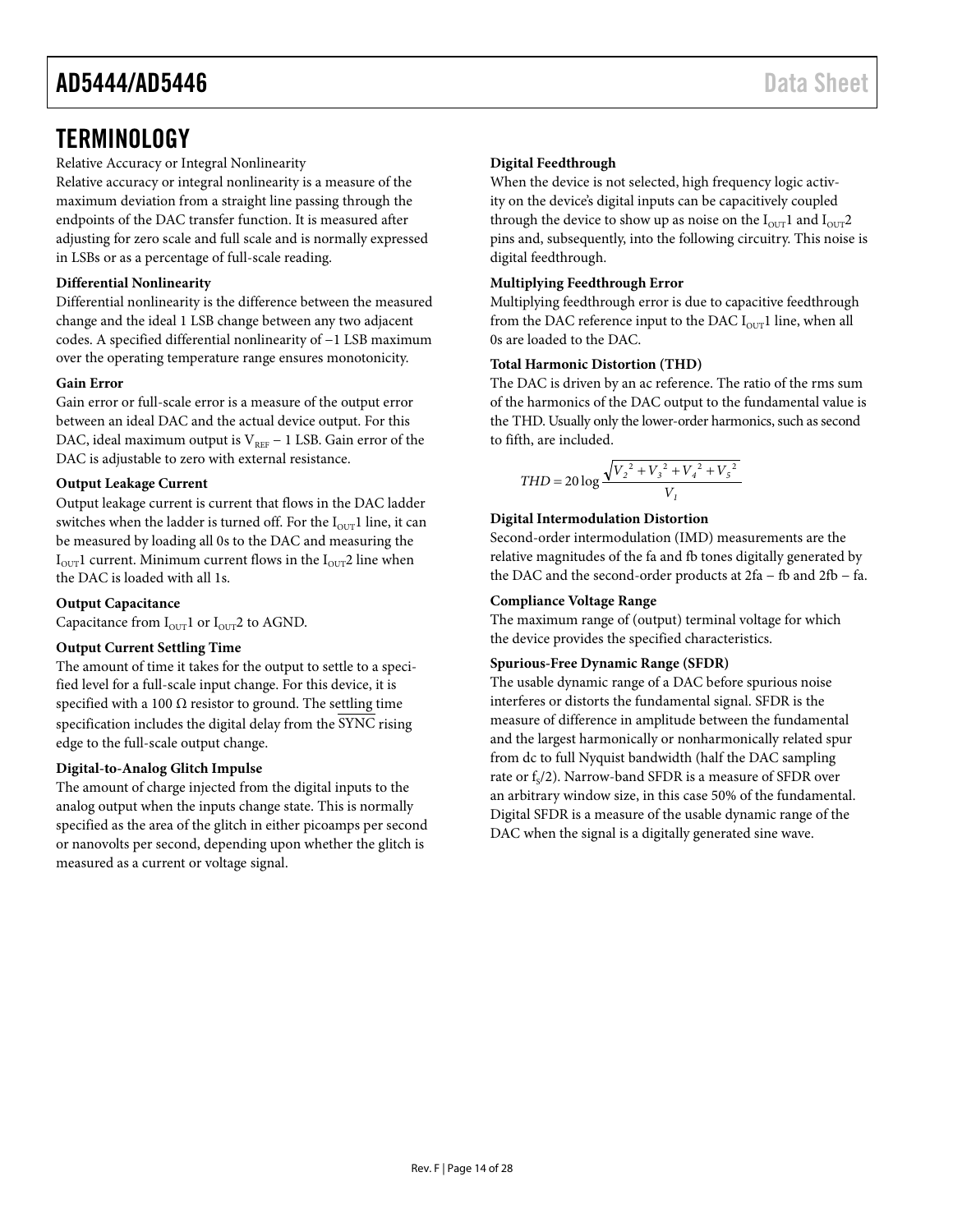### <span id="page-14-0"></span>GENERAL DESCRIPTION

#### <span id="page-14-1"></span>**DAC SECTION**

The [AD5444/](http://www.analog.com/ad5444?doc=ad5444_5446.pdf)[AD5446 a](http://www.analog.com/ad5446?doc=ad5444_5446.pdf)re 12-bit and 14-bit current output DACs consisting of segmented (4 bits), inverting R– 2R ladder configurations. A simplified diagram for the 12-bit [AD5444](http://www.analog.com/ad5444?doc=ad5444_5446.pdf) is shown in [Figure 37.](#page-14-3) 



<span id="page-14-3"></span>The feedback resistor  $(R_{FB})$  has a value of R. The value of R is typically 9 kΩ (7 kΩ minimum, 11 kΩ maximum). If  $I_{\text{OUT}}$ 1 is kept at the same potential as GND, a constant current flows in each ladder leg, regardless of digital input code. Therefore, the input resistance presented at VREF is always constant and nominally of value R. The DAC output  $(I<sub>OUT</sub>1)$  is code-dependent, producing various resistances and capacitances. The external amplifier choice should take into account the variation in impedance generated by the DAC on the amplifiers inverting input node.

Access is provided to the  $V_{REF}$ , R<sub>FB</sub>, and both I<sub>OUT</sub> terminals of the DAC, making the device extremely versatile and allowing it to be configured in several different operating modes. For example, the device provides unipolar output mode, 4-quadrant multiplication in bipolar mode, and single-supply mode of operation. Note that a matching switch is used in series with the internal R<sub>FB</sub>. Power must be applied to  $V_{DD}$  to achieve continuity when measuring RFB.

### <span id="page-14-2"></span>**CIRCUIT OPERATION**

#### **Unipolar Mode**

Using a single op amp, th[e AD5444/](http://www.analog.com/ad5444?doc=ad5444_5446.pdf)[AD5446 c](http://www.analog.com/ad5446?doc=ad5444_5446.pdf)an easily be configured to provide 2-quadrant multiplying operation or a unipolar output voltage swing, as shown i[n Figure 38.](#page-14-4)

When an output amplifier is connected in unipolar mode, the output voltage is given by

$$
V_{OUT} = -\frac{D}{2^n} \times V_{REF}
$$

where:

*D* is the fractional representation of the digital word loaded to the DAC:

*D* = 0 to 4095 (12-bi[t AD5444\)](http://www.analog.com/ad5444?doc=ad5444_5446.pdf) *D* = 0 to 16383 (14-bit [AD5446\)](http://www.analog.com/ad5446?doc=ad5444_5446.pdf)

*n* is the number of bits.

Note that the output voltage polarity is opposite to the  $V_{REF}$ polarity for dc reference voltages.

This DAC is designed to operate with either negative or positive reference voltages. The V<sub>DD</sub> power pin is used by the internal digital logic only to drive the on and off states of the DAC switches. The DAC is also designed to accommodate ac reference input signals in the range of −10 V to +10 V. With a fixed +10 V reference, the circuit shown i[n Figure 38](#page-14-4) provides a unipolar 0 V to  $-10$  V output voltage swing. When  $V_{IN}$  is an ac signal, the circuit performs 2-quadrant multiplication.

[Table 5](#page-14-5) shows the relationship between digital code and expected output voltage for unipolar operation.

#### <span id="page-14-5"></span>**Table 5. Unipolar Code**

| <b>Digital Input</b> | <b>Analog Output (V)</b>              |
|----------------------|---------------------------------------|
| 1111 1111 1111       | $-V_{REF}$ (4095/4096)                |
| 1000 0000 0000       | $-V_{REF}$ (2048/4096) = $-V_{REF}/2$ |
| 0000 0000 0001       | $-V_{REF}$ (1/4096)                   |
| 0000 0000 0000       | $-V_{REF}$ (0/4096) = 0               |

<span id="page-14-4"></span>

Figure 38. Unipolar Operation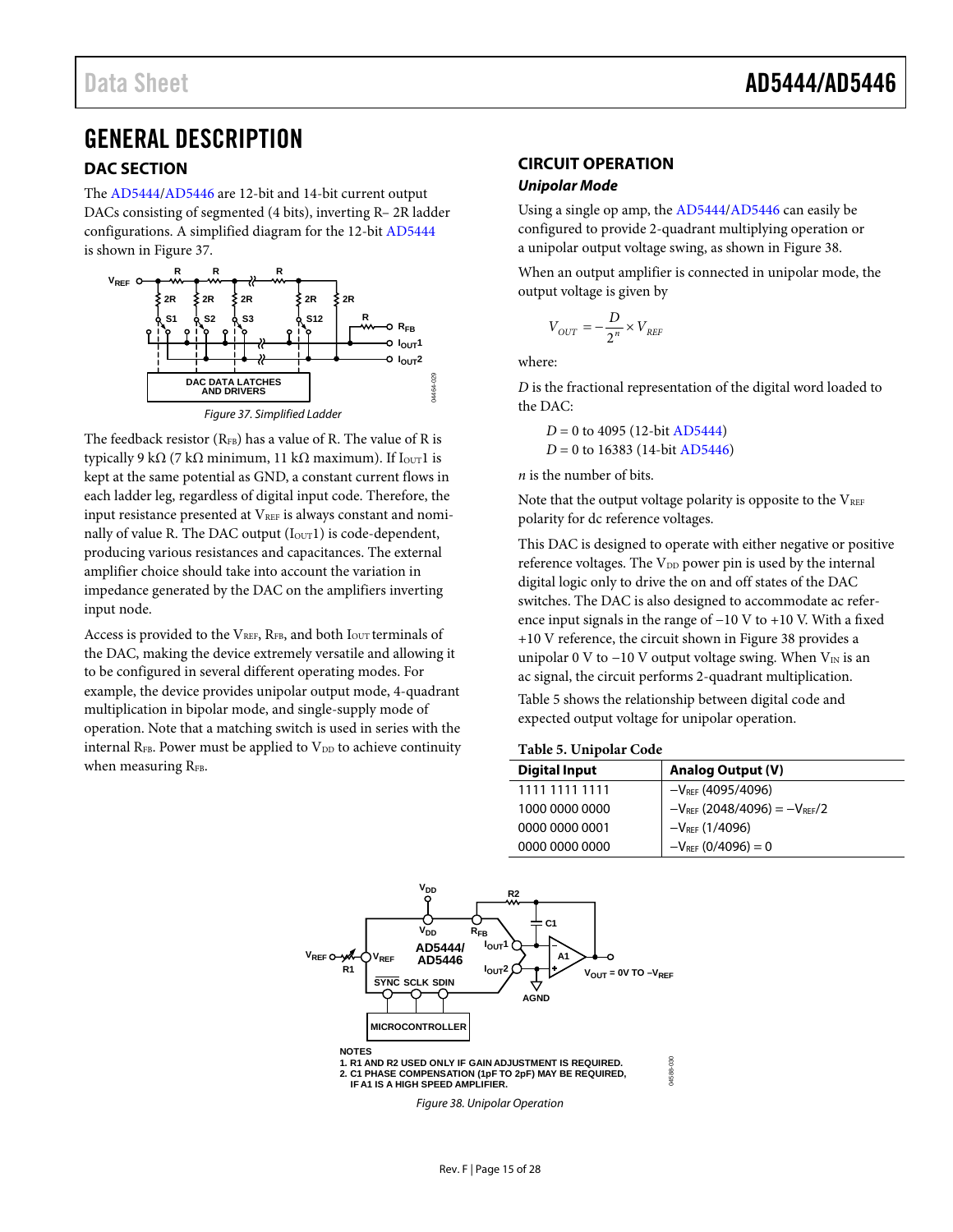#### *Bipolar Operation*

In some applications, it may be necessary to generate a full 4-quadrant multiplying operation, or a bipolar output swing. This can easily be accomplished by using another external amplifier and some external resistors, as shown i[n Figure](#page-15-0) 39. In this circuit, the second amplifier (A2) provides a gain of 2. Biasing the external amplifier with an offset from the reference voltage results in a full 4-quadrant multiplying operation. The transfer function of this circuit shows that both negative and positive output voltages are created as the input data (D) is incremented from code zero ( $V_{OUT} = -V_{REF}$ ) to midscale  $(V_{OUT} - 0 \text{ V})$  to full scale  $(V_{OUT} = +V_{REF})$ 

$$
V_{OUT}=\left(V_{REF}\times\frac{D}{2^{n-1}}\right)-V_{REF}
$$

where:

*D* is the fractional representation of the digital word loaded to the DAC:

*D* = 0 to 4095 (12-bi[t AD5444\)](http://www.analog.com/ad5444?doc=ad5444_5446.pdf)

*D* = 0 to 16383 (14-bit [AD5446\)](http://www.analog.com/ad5446?doc=ad5444_5446.pdf)

*n* is the resolution of the DAC.

When  $\mathrm{V_{\scriptscriptstyle{IN}}}$  is an ac signal, the circuit performs 4-quadrant multiplication.

[Table 6](#page-15-1) shows the relationship between digital code and the expected output voltage for bipolar operation.

<span id="page-15-1"></span>**Table 6. Bipolar Code** 

| <b>Digital Input</b> | <b>Analog Output (V)</b>                             |
|----------------------|------------------------------------------------------|
| 1111 1111 1111       | $+V_{RFF}$ (2047/2048)                               |
| 1000 0000 0000       | 0                                                    |
| 0000 0000 0001       |                                                      |
| 0000 0000 0000       | $-V_{REF}$ (2047/2048)<br>-V <sub>ref</sub> (0/2048) |
|                      |                                                      |

#### *Stability*

In the current-to-voltage (I-to-V) configuration, the  $I_{\text{OUT}}$ 1of the DAC and the inverting node of the op amp must be connected as closely as possible, and proper PCB layout techniques must be employed. Because every code change corresponds to a step function, gain peaking can occur if the op amp has limited GBP and excessive parasitic capacitance exists at the inverting node. This parasitic capacitance introduces a pole into the open-loop response that can cause ringing or instability in the closed-loop applications circuit.

An optional compensation capacitor (C1) can be added in parallel with  $R_{FB}$  for stability, as shown in [Figure 38](#page-14-4) and [Figure](#page-15-0) 39. Too small a value for C1 can produce ringing at the output, while too large a value can adversely affect the settling time. C1 should be found empirically, but 1 pF to 2 pF is generally adequate for the compensation.



<span id="page-15-0"></span>*Figure 39. Bipolar Operation (4-Quadrant Multiplication)*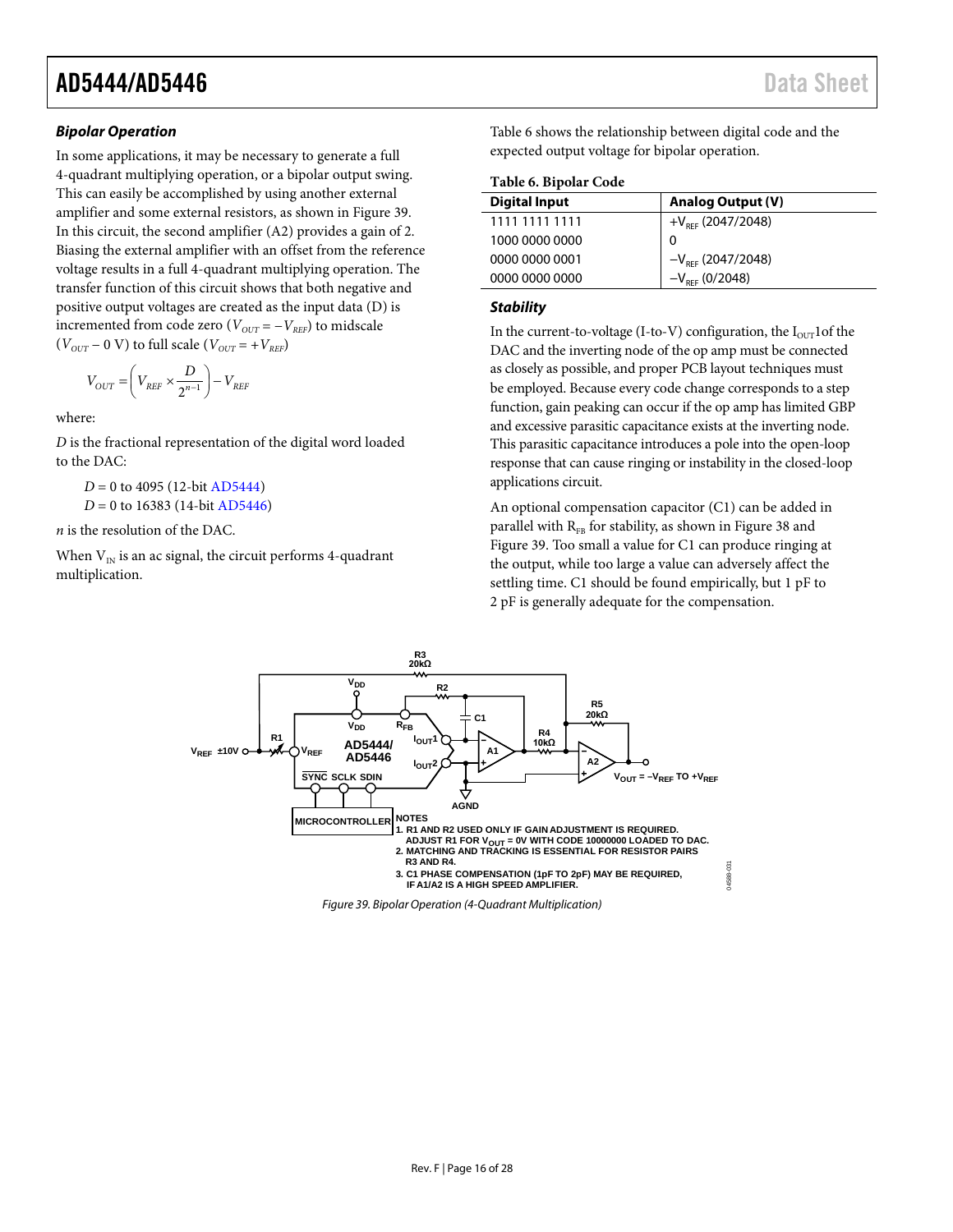### Data Sheet **AD5444/AD5446**

#### <span id="page-16-0"></span>**SINGLE-SUPPLY APPLICATIONS**

#### **Voltage Switching Mode of Operation**

[Figure 40 s](#page-16-3)hows th[e AD5444](http://www.analog.com/ad5444?doc=ad5444_5446.pdf)[/AD5446](http://www.analog.com/ad5446?doc=ad5444_5446.pdf) DACs operating in the voltage switching mode. The reference voltage  $(V_{\text{IN}})$  is applied to the  $I<sub>OUT</sub>1$  pin,  $I<sub>OUT</sub>2$  is connected to AGND, and the output voltage is available at the  $V_{REF}$  terminal. In this configuration, a positive reference voltage results in a positive output voltage, making single-supply operation possible. The output from the DAC is voltage at a constant impedance (the DAC ladder resistance). Therefore, an op amp is necessary to buffer the output voltage. The reference input no longer sees a constant input impedance but rather one that varies with code, so the voltage input should be driven from a low impedance source.



Figure 40. Single-Supply Voltage Switching Mode Operation

<span id="page-16-3"></span>It is important to note that, with this configuration,  $V_{IN}$  is limited to low voltages, because the switches in the DAC ladder do not have the same source-drain drive voltage. As a result, their on resistance differs, which degrades the integral linearity of the DAC. In addition,  $V_{IN}$  must not go negative by more than 0.3 V, or an internal diode turns on, exceeding the maximum ratings of the device. In this type of application, the full range of the multiplying capability of the DAC is lost.

#### <span id="page-16-1"></span>**ADDING GAIN**

In applications in which the output voltage is required to be greater than  $V_{IN}$ , gain can be added with an additional external amplifier, or it can be achieved in a single stage. It is important to take into consideration the effect of the temperature coefficients of the thin film resistors of the DAC. Simply placing a resistor in series with the RFB resistor can cause mismatches in the temperature coefficients and result in larger gain temperature coefficient errors. Instead, increase the gain of the circuit by using the recommended configuration shown i[n Figure 41.](#page-16-4)  R1, R2, and R3 must all have similar temperature coefficients, but they need not match the temperature coefficients of the DAC. This approach is recommended in circuits where gains of greater than 1 are required. Note that  $R_{FB} >> R2/|R3$  and a gain error percentage of  $100 \times (R2||R3)/R_{FB}$  must be taken into consideration.



#### <span id="page-16-4"></span><span id="page-16-2"></span>**DIVIDER OR PROGRAMMABLE GAIN ELEMENT**

Current-steering DACs are very flexible and lend themselves to many different applications. If this type of DAC is connected as the feedback element of an op amp and R<sub>FB</sub> is used as the input resistor, as shown i[n Figure 42,](#page-16-5) then the output voltage is inversely proportional to the digital input fraction, D.

For  $D = 1 - 2^{-n}$ , the output voltage is



<span id="page-16-5"></span>As D is reduced, the output voltage increases. For small values of the digital fraction (D), it is important to ensure that the amplifier does not saturate and the required accuracy is met. For example, an 8-bit DAC driven with the binary code 0x10 (0001 0000), that is, 16 decimal, in the circuit of [Figure 42,](#page-16-5)  should cause the output voltage to be  $16 \times V_{\text{IN}}$ . However, if the DAC has a linearity specification of  $\pm 0.5$  LSB, then D can, in fact, have a weight in the range of 15.5/256 to 16.5/256, so the possible output voltage is in the range 15.5  $V_{IN}$  to 16.5  $V_{IN}$ . This is an error of 3%, even though the DAC itself has a maximum error of 0.2%.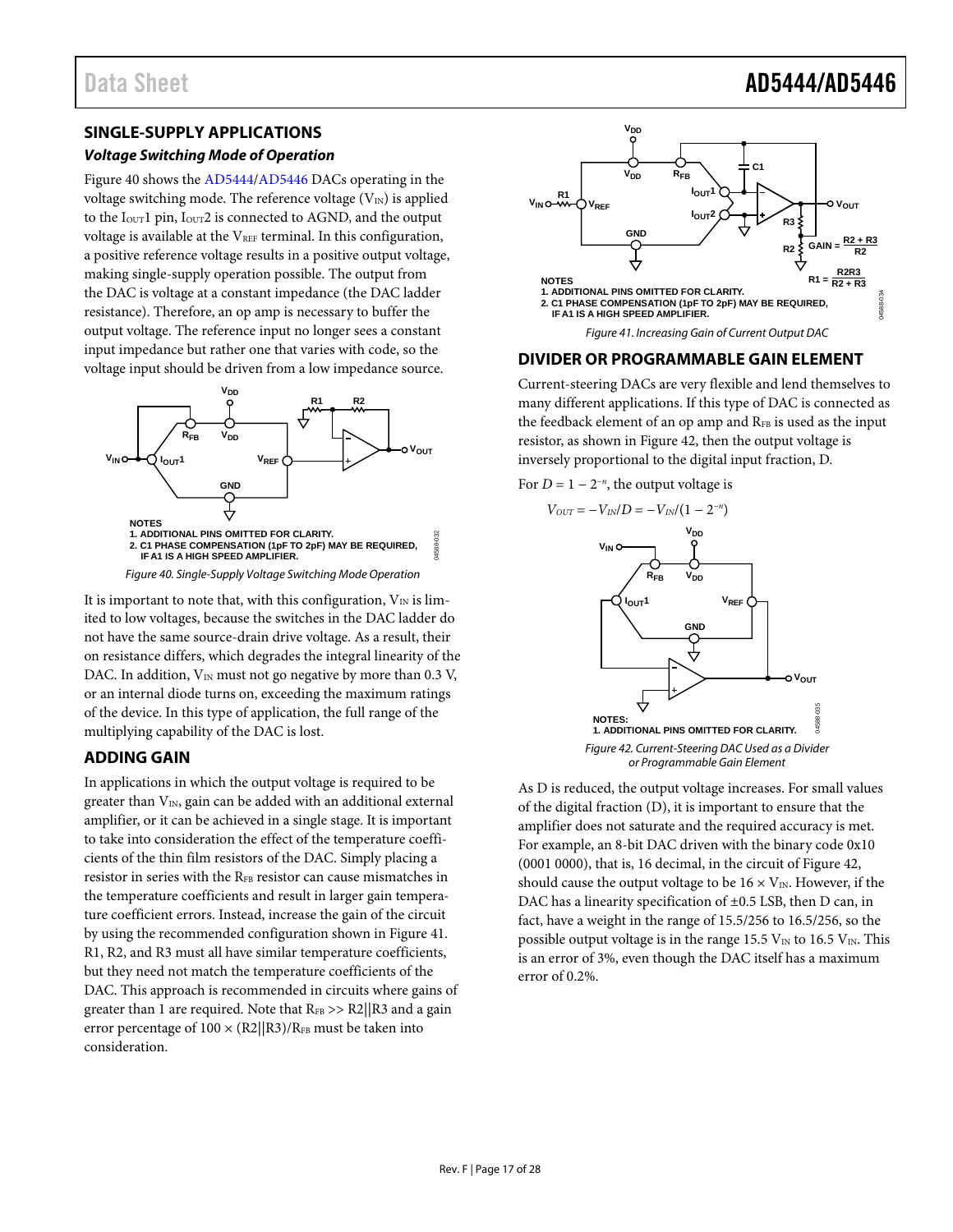<span id="page-17-0"></span>DAC leakage current is also a potential error source in divider circuits. The leakage current must be counterbalanced by an opposite current supplied from the op amp through the DAC. Because only a fraction  $(D)$  of the current into the  $V_{REF}$  terminal is routed to the  $I<sub>OUT</sub>1$  terminal, the output voltage has to change, as follows:

*Output Error Voltage due to DAC Leakage* =  $(Leakage \times R)/D$ 

where  $R$  is the DAC resistance at the  $V_{REF}$  terminal.

For a DAC leakage current of 10 nA, R equal to 10 kΩ, and a gain  $(1/D)$  of 16, the error voltage is 1.6 mV.

#### **AMPLIFIER SELECTION**

The primary requirement for the current-steering mode is an amplifier with low input bias currents and low input offset voltage. The input offset voltage of an op amp is multiplied by the variable gain (due to the code-dependent output resistance of the DAC) of the circuit. A change in this noise gain between two adjacent digital fractions produces a step change in the output voltage due to the amplifier's input offset voltage. This output voltage change is superimposed upon the desired change in output between the two codes and gives rise to a differential linearity error, which, if large enough, can cause the DAC to be nonmonotonic.

The input bias current of an op amp also generates an offset at the voltage output as a result of the bias current flowing in the feedback resistor,  $R_{FB}$ . Most op amps have input bias currents low enough to prevent any significant errors in 12-bit applications.

Common-mode rejection of the op amp is important in voltage switching circuits because it produces a code-dependent error at the voltage output of the circuit. Most op amps have adequate common-mode rejection for use at 8-bit, 10-bit, and 12-bit resolutions.

Provided that the DAC switches are driven from true wideband low impedance sources ( $V_{IN}$  and AGND), they settle quickly. Consequently, the slew rate and settling time of a voltage switching DAC circuit is determined largely by the output op amp. To obtain minimum settling time in this configuration, it is important to minimize capacitance at the  $V_{REF}$  node (voltage output node in this application) of the DAC. This is done by using low input, capacitance buffer amplifiers and careful board design.

Most single-supply circuits include ground as part of the analog signal range, which, in turn, requires an amplifier that can handle rail-to-rail signals. A large range of single-supply amplifiers is available from Analog Devices, Inc. (see [Table 8 a](#page-18-0)nd [Table 9 f](#page-18-1)or suitable suggestions).

#### **REFERENCE SELECTION**

When selecting a reference for use with the [AD5444/](http://www.analog.com/ad5444?doc=ad5444_5446.pdf)[AD5446](http://www.analog.com/ad5446?doc=ad5444_5446.pdf) current output DAC, pay attention to the output voltage temperature coefficient specification. This parameter affects not only the full-scale error but can also affect the linearity (INL and DNL) performance. The reference temperature coefficient should be consistent with the system accuracy specifications. For example, an 8-bit system required to hold its overall specification to within 1 LSB over the temperature range 0°C to 50°C dictates that the maximum system drift with temperature should be less than 78 ppm/°C.

A 12-bit system with the same temperature range to overall specification within 2 LSBs requires a maximum drift of 10 ppm/°C. By choosing a precision reference with low output temperature coefficient, this error source can be minimized. [Table 7 s](#page-18-2)uggests some of the dc references available from Analog Devices that are suitable for use with this range of current output DACs.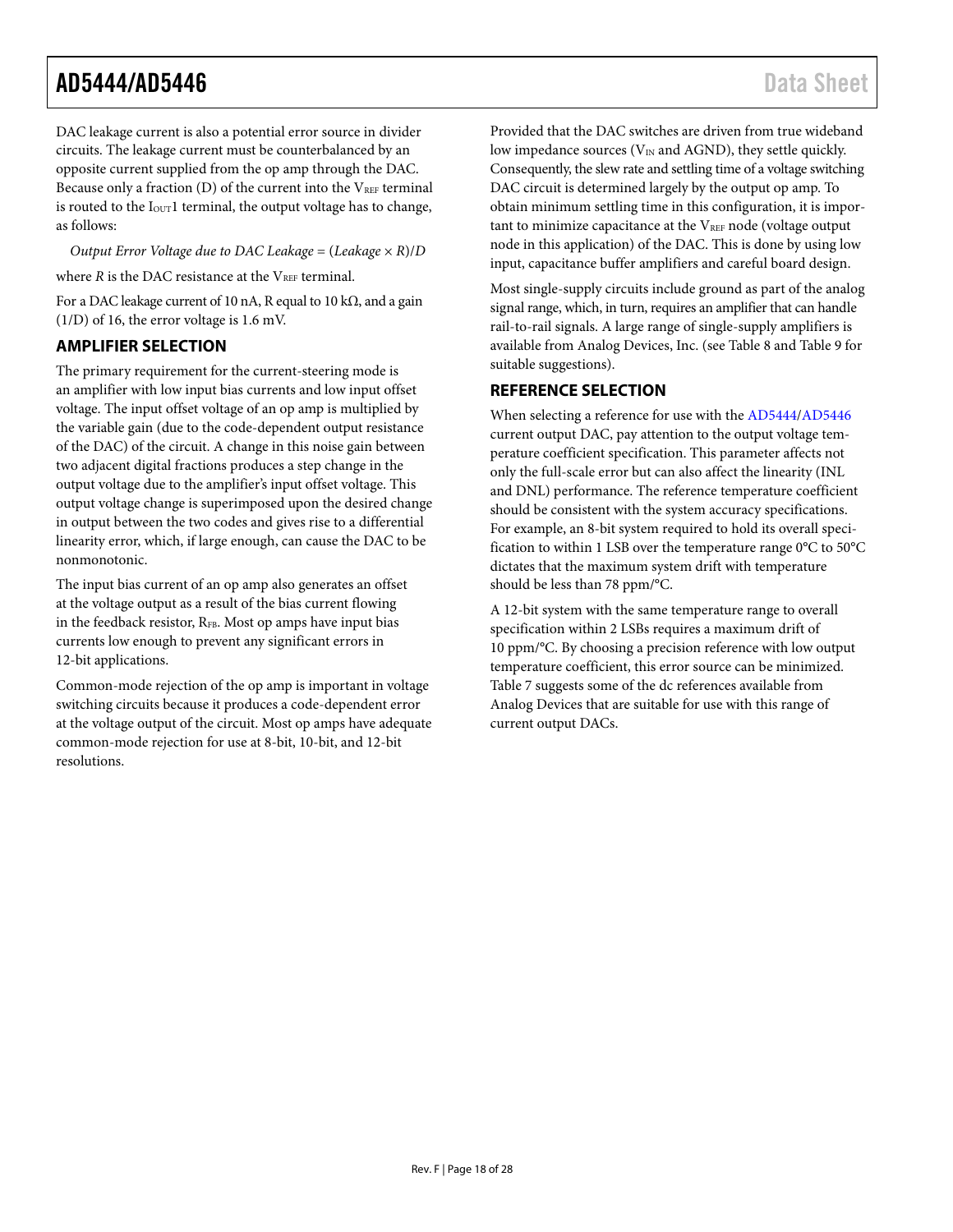| Part No.          | <b>Output Voltage (V)</b> | <b>Initial Tolerance</b><br>Accuracy (%) | <b>Temperature Drift</b><br>Coefficient (ppm/°C) | $I_{ss}$ (mA) | Output Noise (µV p-p) | Package        |
|-------------------|---------------------------|------------------------------------------|--------------------------------------------------|---------------|-----------------------|----------------|
| ADR01             | 10                        | 0.05                                     | 3                                                |               | 20                    | SOIC-8         |
| ADR01             | 10                        | 0.05                                     | 9                                                |               | 20                    | TSOT-23, SC70  |
| ADR02             | 5                         | 0.06                                     | 3                                                |               | 10                    | SOIC-8         |
| ADR02             | 5                         | 0.06                                     | 9                                                |               | 10                    | TSOT-23, SC70  |
| ADR03             | 2.5                       | 0.10                                     | 3                                                |               | 6                     | SOIC-8         |
| ADR03             | 2.5                       | 0.10                                     | 9                                                |               | 6                     | TSOT-23, SC70  |
| ADR <sub>06</sub> | 3                         | 0.10                                     | 3                                                |               | 10                    | SOIC-8         |
| ADR <sub>06</sub> | 3                         | 0.10                                     | 9                                                |               | 10                    | TSOT-23, SC70  |
| <b>ADR431</b>     | 2.5                       | 0.04                                     | 3                                                | 0.8           | 3.5                   | SOIC-8         |
| <b>ADR435</b>     | 5                         | 0.04                                     | 3                                                | 0.8           | 8                     | SOIC-8         |
| <b>ADR391</b>     | 2.5                       | 0.16                                     | 9                                                | 0.12          | 5                     | <b>TSOT-23</b> |
| <b>ADR395</b>     | 5                         | 0.10                                     | 9                                                | 0.12          | 8                     | <b>TSOT-23</b> |

#### <span id="page-18-2"></span>**Table 7. Suitable Analog Devices Precision References**

#### <span id="page-18-0"></span>**Table 8. Suitable Analog Devices Precision Op Amps**

| Part No.      | <b>Supply Voltage (V)</b> | $V_{\alpha s}$ (Max) ( $\mu V$ ) | $I_{R}$ (Max) (nA) | 0.1 Hz to 10 Hz Noise ( $\mu$ V p-p) | Supply Current (µA) | Package      |
|---------------|---------------------------|----------------------------------|--------------------|--------------------------------------|---------------------|--------------|
| <b>OP97</b>   | $\pm 2$ to $\pm 20$       | 25                               | 0.1                | 0.5                                  | 600                 | SOIC-8       |
| <b>OP1177</b> | $\pm$ 2.5 to $\pm$ 15     | 60                               |                    | 0.4                                  | 500                 | MSOP, SOIC-8 |
| AD8551        | $2.7$ to 5                |                                  | 0.05               |                                      | 975                 | MSOP, SOIC-8 |
| AD8603        | 1.8 to 6                  | 50                               | 0.001              | 2.3                                  | 50                  | <b>TSOT</b>  |
| AD8628        | $2.7$ to 6                |                                  | 0.1                | 0.5                                  | 850                 | TSOT, SOIC-8 |

### <span id="page-18-1"></span>**Table 9. Suitable Analog Devices High Speed Op Amps**

|          |                        | <b>BW</b> @ ACL | <b>Slew Rate</b>     |                           |                    |                      |
|----------|------------------------|-----------------|----------------------|---------------------------|--------------------|----------------------|
| Part No. | Supply Voltage (V)     | $(Typ)$ (MHz)   | $(Typ)$ (V/ $\mu$ s) | $V_{OS}$ (Max) ( $\mu$ V) | $I_{R}$ (Max) (nA) | Package              |
| AD8065   | 5 to 24                | 145             | 180                  | 1500                      | 0.006              | SOIC-8, SOT-23, MSOP |
| AD8021   | $\pm$ 2.25 to $\pm$ 12 | 490             | 120                  | 1000                      | 10500              | SOIC-8, MSOP         |
| AD8038   | 3 to 12                | 350             | 425                  | 3000                      | 750                | SOIC-8, SC70-5       |
| AD9631   | $\pm 3$ to $\pm 6$     | 320             | 1300                 | 10,000                    | 7000               | SOIC-8               |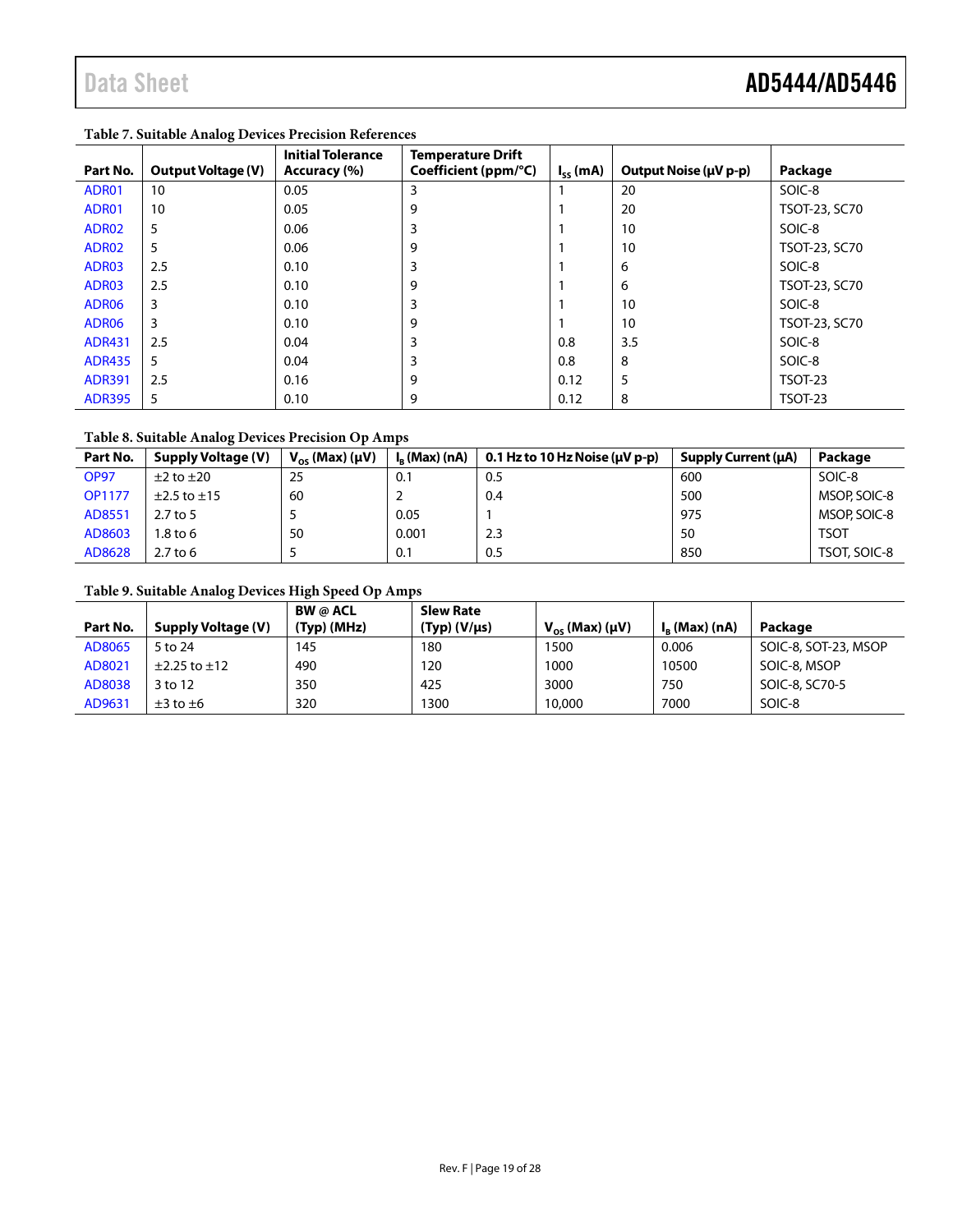### <span id="page-19-0"></span>SERIAL INTERFACE

The [AD5444](http://www.analog.com/ad5444?doc=ad5444_5446.pdf)[/AD5446](http://www.analog.com/ad5446?doc=ad5444_5446.pdf) have an easy-to-use, 3-wire interface that is compatible with SPI, QSPI, MICROWIRE, and DSP interface standards. Data is written to the device in 16-bit words. This 16-bit word consists of two control bits, 12 data bits or 14 data bits, as shown in [Figure 43](#page-19-1) an[d Figure 44.](#page-19-2) Th[e AD5446](http://www.analog.com/ad5446?doc=ad5444_5446.pdf) uses all 14 bits of DAC data whil[e AD5444](http://www.analog.com/ad5444?doc=ad5444_5446.pdf) uses 12 bits and ignores the 2 LSBs.

Control Bit C1 and Control Bit C0 allow the user to load and update the new DAC code and to change the active clock edge. By default, the shift register clocks data on the falling edge, but this can be changed via the control bits. If changed, the DAC core is inoperative until the next data frame. A power cycle resets this back to the default condition. On-chip, power-on reset circuitry ensures the device powers on with zero scale loaded to the DAC register and the  $I<sub>OUT</sub>$  line.

#### **Table 10. DAC Control Bits**

| C <sub>1</sub> | C0 | <b>Function Implemented</b>                 |
|----------------|----|---------------------------------------------|
|                | 0  | Load and update (power-on default)          |
|                |    | Disable SDO                                 |
|                | 0  | No operation                                |
|                |    | Clock data to shift register on rising edge |

### *SYNC Function*

SYNC is an edge-triggered input that acts as a frame synchronization signal. Data can be transferred into the device only while SYNC is low. To start the serial data transfer, SYNC should be taken low, observing the minimum SYNC falling to the SCLK falling edge setup time,  $t_4$ . To minimize the power consumption of the device, the interface powers up fully only when the device is being written to, that is, on the falling edge of SYNC.

<span id="page-19-1"></span>The SCLK and DIN input buffers are powered down on the rising edge of SYNC.

After the falling edge of the 16th SCLK pulse, bring SYNC high to transfer data from the input shift register to the DAC register.

#### *Daisy-Chain Mode*

Daisy-chain mode is the default power-on mode. To disable the daisy-chain function, write 01 to the control word. In daisychain mode, the internal gating on the SCLK is disabled. The SCLK is continuously applied to the input shift register when SYNC is low. If more than 16 clock pulses are applied, the data ripples out of the shift register and appears on the SDO line. This data is clocked out on the rising edge of the SCLK (this is the default; use the control word to change the active edge) and is valid for the next device on the falling edge (default). By connecting this line to the SDIN input on the next device in the chain, a multidevice interface is constructed. Sixteen clock pulses are required for each device in the system. Therefore, the total number of clock cycles must equal 16 *N*, where *N* is the number of devices in the chain.

When the serial transfer to all devices is complete, SYNC should be taken high. This prevents any further data from being clocked into the shift register. A burst clock containing the exact number of clock cycles can be used, and SYNC can be taken high some time later. After the rising edge of SYNC, data is automatically transferred from each device's input register to the addressed DAC.

When the control bits = 10, the device is in no operation mode. This can be useful in daisy-chain applications where the user does not want to change the settings of a particular DAC in the chain. Simply write 10 to the control bits for that DAC and the following data bits are ignored.



*Figure 43[. AD5444](http://www.analog.com/ad5444?doc=ad5444_5446.pdf) 12-Bit Input Shift Register Contents*

<span id="page-19-2"></span>

*Figure 44[. AD5446](http://www.analog.com/ad5446?doc=ad5444_5446.pdf) 14-Bit Input Shift Register Contents*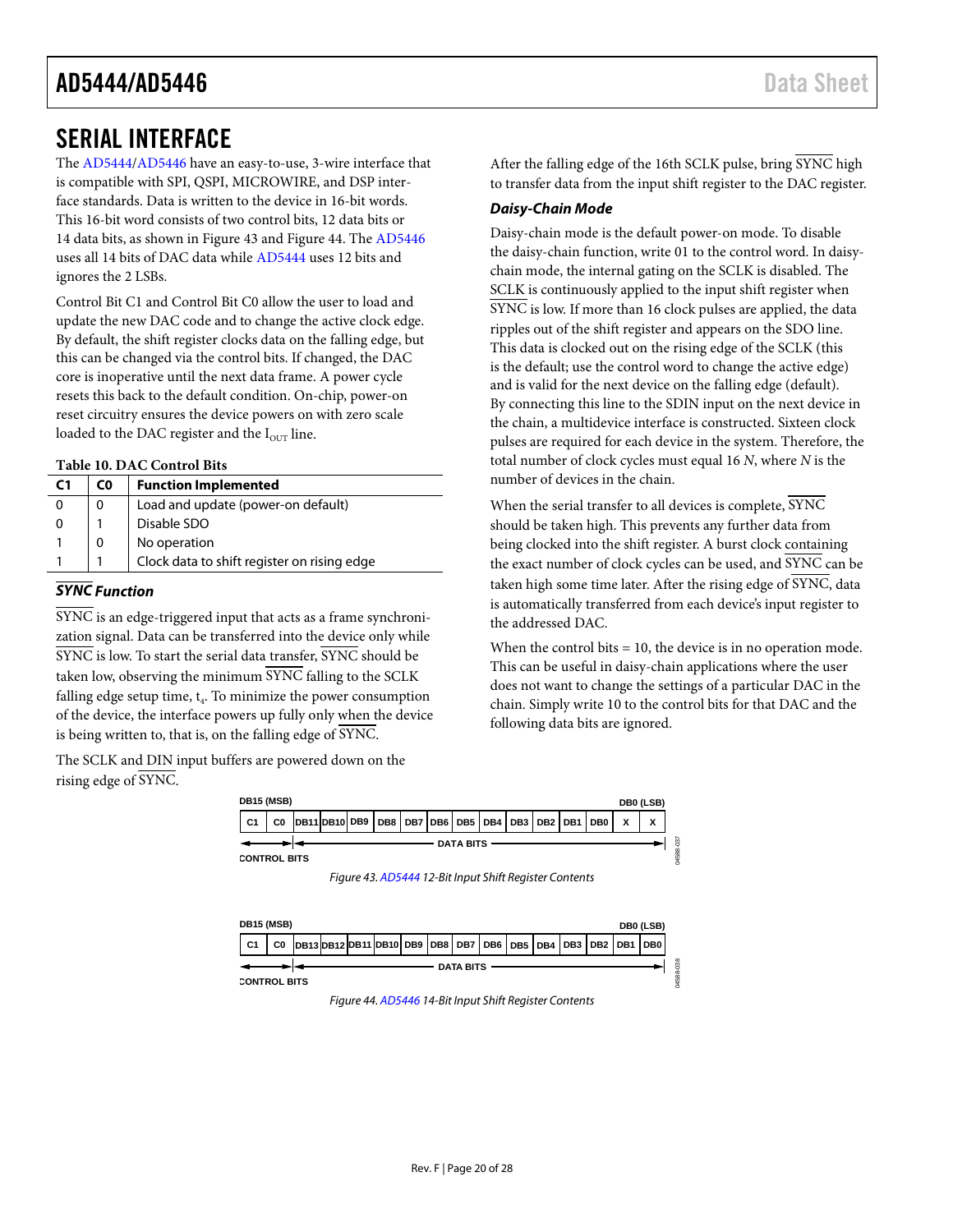#### <span id="page-20-0"></span>**MICROPROCESSOR INTERFACING**

Microprocessor interfacing to the [AD5444/](http://www.analog.com/ad5444?doc=ad5444_5446.pdf)[AD5446 D](http://www.analog.com/ad5446?doc=ad5444_5446.pdf)AC is through a serial bus that uses standard protocol compatible with microcontrollers and DSP processors. The communications channel is a 3-wire interface consisting of a clock signal, a data signal, and a synchronization signal. Th[e AD5444/](http://www.analog.com/ad5444?doc=ad5444_5446.pdf)[AD5446](http://www.analog.com/ad5446?doc=ad5444_5446.pdf) requires a 16-bit word, with the default being data valid on the falling edge of SCLK, but this can be changed using the control bits in the data-word.

#### **[ADSP-2191M t](http://www.analog.com/adsp-2191M?doc=ad5444_5446.pdf)[o AD5444](http://www.analog.com/ad5444?doc=ad5444_5446.pdf)[/AD5446 I](http://www.analog.com/ad5446?doc=ad5444_5446.pdf)nterface**

Th[e ADSP-2191M](http://www.analog.com/adsp-2191M?doc=ad5444_5446.pdf) DSP is easily interfaced to th[e AD5444/](http://www.analog.com/ad5444?doc=ad5444_5446.pdf)[AD5446](http://www.analog.com/ad5446?doc=ad5444_5446.pdf) DAC without the need for extra glue logic[. Figure 45 i](#page-20-1)s an example of an SPI interface between the DAC and th[e ADSP-2191M.](http://www.analog.com/adsp-2191M?doc=ad5444_5446.pdf)  SCK of the DSP drives the serial clock line, SCLK. SYNC is driven from one of the port lines, in this case SPIxSEL.



Figure 45[. ADSP-2191M S](http://www.analog.com/adsp-2191M?doc=ad5444_5446.pdf)PI t[o AD5444](http://www.analog.com/ad5444?doc=ad5444_5446.pdf)[/AD5446 I](http://www.analog.com/ad5446?doc=ad5444_5446.pdf)nterface

<span id="page-20-1"></span>A serial interface between the DAC and DSP SPORT is shown in [Figure 46.](#page-20-2) In this interface example, SPORT0 is used to transfer data to the DAC shift register. Transmission is initiated by writing a word to the Tx register after the SPORT has been enabled. In a write sequence, data is clocked out on each rising edge of the DSP serial clock and clocked into the DAC input shift register on the falling edge of its SCLK. The update of the DAC output takes place on the rising edge of the SYNC signal.



Figure 46[. ADSP-2191M t](http://www.analog.com/adsp-2191m?doc=ad5444_5446.pdf)[o AD5444/](http://www.analog.com/ad5444?doc=ad5444_5446.pdf)[AD5446 I](http://www.analog.com/ad5446?doc=ad5444_5446.pdf)nterface

<span id="page-20-2"></span>Communication between two devices at a given clock speed is possible when the following specifications are compatible: frame sync delay and frame sync setup-and-hold, data delay and data setup-and-hold, and SCLK width. The DAC interface expects a t4 *(*SYNC falling edge to SCLK falling edge setup time) of 13 ns minimum. See the user manuals a[t www.analog.com/adsp-21xx](http://www.analog.com/adsp-21xx-processor-manuals)[processor-manuals f](http://www.analog.com/adsp-21xx-processor-manuals)or information on clock and frame sync frequencies for the SPORT register.

[Table 11 s](#page-20-3)hows the setup for the SPORT control register.

| Twill The OKT Control Register Setup |                |                         |  |  |  |  |  |
|--------------------------------------|----------------|-------------------------|--|--|--|--|--|
| <b>Name</b>                          | <b>Setting</b> | <b>Description</b>      |  |  |  |  |  |
| <b>TFSW</b>                          |                | Alternate framing       |  |  |  |  |  |
| <b>INVTFS</b>                        |                | Active low frame signal |  |  |  |  |  |
| <b>DTYPE</b>                         | 00             | Right-justify data      |  |  |  |  |  |
| <b>ISCLK</b>                         |                | Internal serial clock   |  |  |  |  |  |
| <b>TFSR</b>                          |                | Frame every word        |  |  |  |  |  |
| <b>ITFS</b>                          |                | Internal framing signal |  |  |  |  |  |
| <b>SLEN</b>                          | 1111           | 16-bit data-word        |  |  |  |  |  |
|                                      |                |                         |  |  |  |  |  |

#### <span id="page-20-3"></span>**Table 11. SPORT Control Register Setup**

#### **Blackfin t[o AD5444/](http://www.analog.com/ad5444?doc=ad5444_5446.pdf)[AD5446 I](http://www.analog.com/ad5446?doc=ad5444_5446.pdf)nterface**

Th[e ADSP-BF504 t](http://www.analog.com/adsp-bf504?doc=ad5444_5446.pdf)[o ADSP-BF592 f](http://www.analog.com/adsp-bf592?doc=ad5444_5446.pdf)amily of processors has an SPIcompatible port that enables the processor to communicate with SPI-compatible devices[. Figure 47 s](#page-20-4)hows a serial interface between the [ADSP-BF504 t](http://www.analog.com/adsp-bf504?doc=ad5444_5446.pdf)[o ADSP-BF592](http://www.analog.com/adsp-bf592?doc=ad5444_5446.pdf) family (the [ADSP-BF534](http://www.analog.com/adsp-bf534?doc=ad5444_5446.pdf) shown as an example) and the [AD5444/](http://www.analog.com/ad5444?doc=ad5444_5446.pdf)[AD5446 D](http://www.analog.com/ad5446?doc=ad5444_5446.pdf)AC. In this configuration, data is transferred through the MOSI (master output/slave input) pin. SYNC is driven by the SPI chip select pin, which is a reconfigured programmable flag pin.



<span id="page-20-4"></span>The [ADSP-BF534 p](http://www.analog.com/adsp-bf534?doc=ad5444_5446.pdf)rocessor incorporates channel synchronous serial ports (SPORT). A serial interface between the DAC and the DSP SPORT is shown i[n Figure 48.](#page-20-5) When the SPORT is enabled, initiate transmission by writing a word to the Tx register. The data is clocked out on each rising edge of the DSPs serial clock and clocked into the DAC input shift register on the falling edge of its SCLK. The DAC output is updated by using the transmit frame synchronization (TFS) line to provide a SYNC signal.

<span id="page-20-5"></span>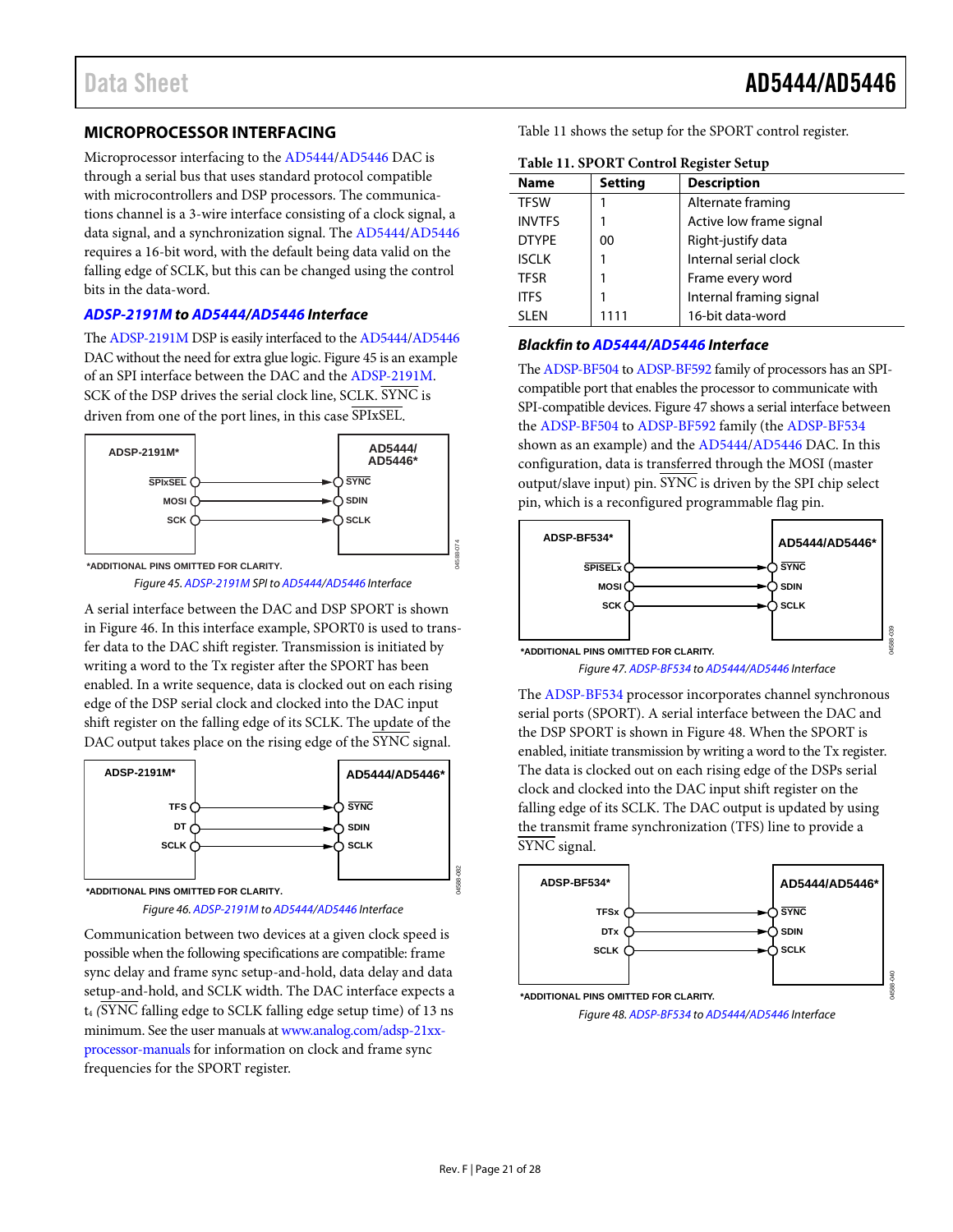#### *80C51/80L51 t[o AD5444/](http://www.analog.com/ad5444?doc=ad5444_5446.pdf)[AD5446](http://www.analog.com/ad5446?doc=ad5444_5446.pdf) Interface*

A serial interface between the DAC and the 80C51/80L51 is shown in [Figure 49.](#page-21-0) TxD of the 80C51/80L51 drives SCLK of the DAC serial interface, while RxD drives the serial data line, SDIN. P1.1 is a bit-programmable pin on the serial port and is used to drive SYNC. When data is to be transmitted to the switch, P1.1 is taken low. The 80C51/80L51 transmits data only in 8-bit bytes; therefore, only eight falling clock edges occur in the transmit cycle. To load data correctly to the DAC, P1.1 is left low after the first eight bits are transmitted, and a second write cycle is initiated to transmit the second byte of data.

Data on RxD is clocked out of the microcontroller on the rising edge of TxD and is valid on the falling edge. As a result, no glue logic is required between the DAC and microcontroller interface. P1.1 is taken high following the completion of this cycle. The 80C51/80L51 provides the LSB of its SBUF register as the first bit in the data stream. The DAC input register requires its data with the MSB as the first bit received. The transmit routine should take this into account.



*Figure 49. 80C51/80L51 t[o AD5444/](http://www.analog.com/ad5444?doc=ad5444_5446.pdf)[AD5446](http://www.analog.com/ad5446?doc=ad5444_5446.pdf) Interface*

#### <span id="page-21-0"></span>*MC68HC11 Interface t[o AD5444](http://www.analog.com/ad5444?doc=ad5444_5446.pdf)[/AD5446](http://www.analog.com/ad5446?doc=ad5444_5446.pdf) Interface*

[Figure 50](#page-21-1) is an example of a serial interface between the DAC and the MC68HC11 microcontroller. The serial peripheral interface (SPI) on the MC68HC11 is configured for master mode (MSTR) = 1, clock polarity bit (CPOL) = 0, and the clock phase bit  $(CPHA) = 1$ . The SPI is configured by writing to the SPI control register (SPCR); see the *68HC11 User Manual*. SCK of the 68HC11 drives the SCLK of the DAC interface, the MOSI output drives the serial data line (SDIN) of th[e AD5444](http://www.analog.com/ad5444?doc=ad5444_5446.pdf)[/AD5446.](http://www.analog.com/ad5446?doc=ad5444_5446.pdf)

The SYNC signal is derived from a port line (PC7). When data is being transmitted to th[e AD5444](http://www.analog.com/ad5444?doc=ad5444_5446.pdf)[/AD5446,](http://www.analog.com/ad5446?doc=ad5444_5446.pdf) the SYNC line is taken low (PC7). Data appearing on the MOSI output is valid on the falling edge of SCK. Serial data from the 68HC11 is transmitted in 8-bit bytes with only eight falling clock edges occurring in the transmit cycle. Data is transmitted MSB first. To load data to the DAC, PC7 is left low after the first eight bits are transferred, and a second serial write operation is performed to the DAC. PC7 is taken high at the end of this procedure.



*Figure 50. MC68HC11 t[o AD5444/](http://www.analog.com/ad5444?doc=ad5444_5446.pdf)[AD5446](http://www.analog.com/ad5446?doc=ad5444_5446.pdf) Interface*

<span id="page-21-1"></span>If the user wants to verify the data previously written to the input shift register, the SDO line can be connected to MISO of the MC68HC11, and, with SYNC low, the shift register clocks data out on the rising edges of SCLK.

#### *MICROWIRE to [AD5444/](http://www.analog.com/ad5444?doc=ad5444_5446.pdf)[AD5446](http://www.analog.com/ad5446?doc=ad5444_5446.pdf) Interface*

[Figure 51](#page-21-2) shows an interface between the DAC and any MICROWIRE-compatible device. Serial data is shifted out on the falling edge of the serial clock, SK, and is clocked into the DAC input shift register on the rising edge of SK, which corresponds to the falling edge of the DAC SCLK.



*Figure 51. MICROWIRE t[o AD5444/](http://www.analog.com/ad5444?doc=ad5444_5446.pdf)[AD5446](http://www.analog.com/ad5446?doc=ad5444_5446.pdf) Interface*

#### <span id="page-21-2"></span>*PIC16C6x/7x t[o AD5444](http://www.analog.com/ad5444?doc=ad5444_5446.pdf)[/AD5446](http://www.analog.com/ad5446?doc=ad5444_5446.pdf) Interface*

The PIC16C6x/7x synchronous serial port (SSP) is configured as an SPI master with the clock polarity bit  $(CKP) = 0$ . This is done by writing to the synchronous serial port control register (SSPCON); see the *PIC16/17 Microcontroller User Manual*.

In this example, I/O port RA1 is used to provide a  $\overline{\text{SYNC}}$ signal and enable the serial port of the DAC. This microcontroller transfers only eight bits of data during each serial transfer operation; therefore, two consecutive write operations are required[. Figure 52](#page-21-3) shows the connection diagram.



<span id="page-21-3"></span>

04588-044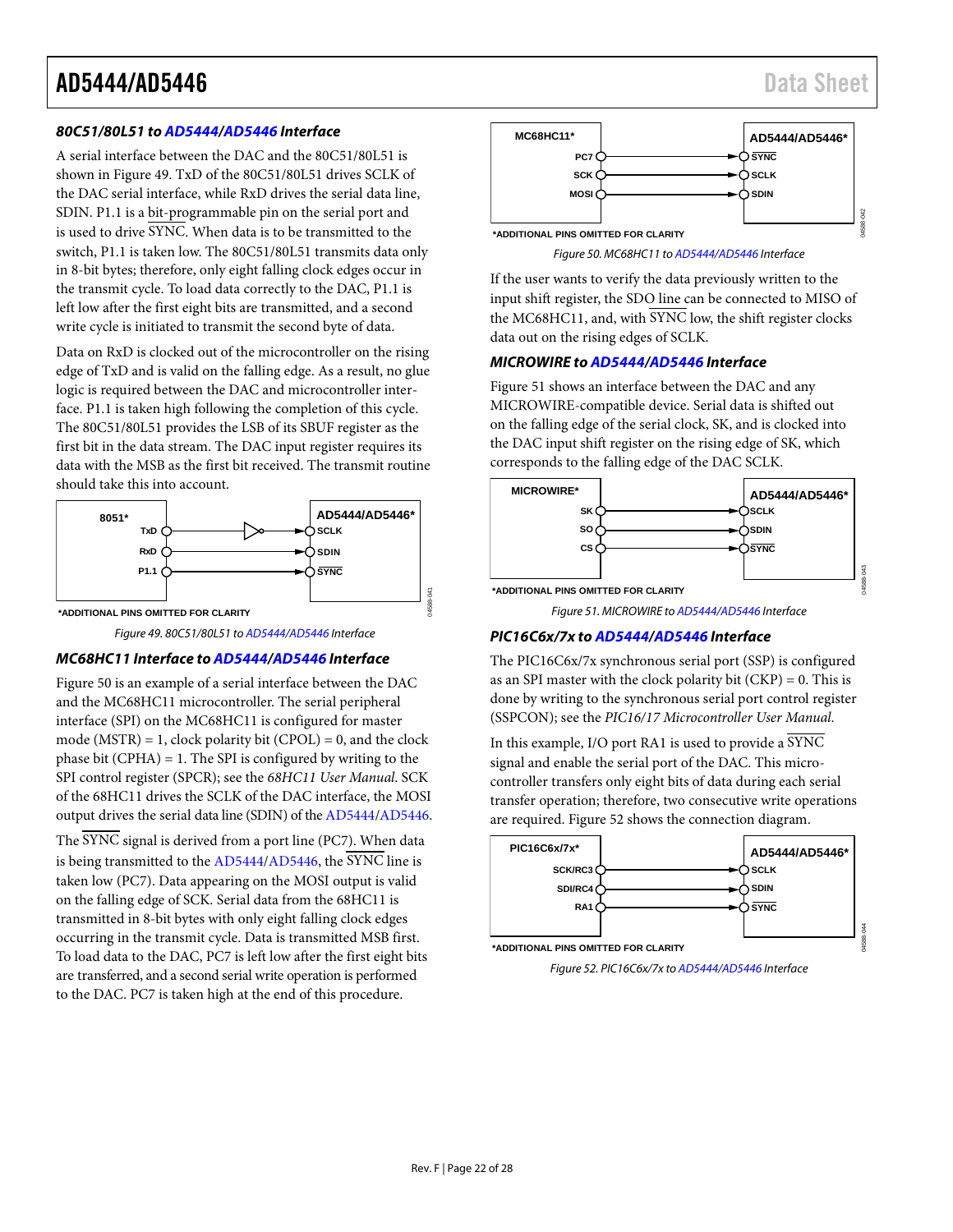### <span id="page-22-0"></span>PCB LAYOUT AND POWER SUPPLY DECOUPLING

In any circuit where accuracy is important, careful consideration of the power supply and ground return layout helps to ensure the rated performance. The printed circuit boards on which th[e AD5444/](http://www.analog.com/ad5444?doc=ad5444_5446.pdf)[AD5446](http://www.analog.com/ad5446?doc=ad5444_5446.pdf) are mounted should be designed so the analog and digital sections are separated and confined to certain areas of the board. If the DACs are in systems in which multiple devices require a AGND-to-DGND connection, the connection should be made at one point only. The star ground point should be established as close as possible to the devices.

The DAC should have ample supply bypassing of 10  $\mu$ F in parallel with 0.1 µF on the supply located as close to the package as possible, ideally right up against the device. The 0.1 µF capacitor should have low effective series resistance (ESR) and effective series inductance (ESI), like the common ceramic types that provide a low impedance path to ground at high frequencies, to handle transient currents due to internal logic switching. Low ESR, 1 µF to 10 µF tantalum or electrolytic capacitors should also be applied at the supplies to minimize transient disturbance and filter out low frequency ripple.

Fast switching signals such as clocks should be shielded with digital ground to avoid radiating noise to other parts of the board, and should never be run near the reference inputs.

Avoid crossover of digital and analog signals. Traces on opposite sides of the board should run at right angles to each other. This reduces the effects of feedthrough throughout the board.

A microstrip technique, by far the best, is not always possible with a double-sided board. In this technique, the component side of the board is dedicated to the ground plane, while signal traces are placed on the solder side.

It is good practice to employ compact, minimum lead-length PCB layout design. Leads to the input should be as short as possible to minimize IR drops and stray inductance.

The PCB metal traces between  $V_{REF}$  and  $R_{FB}$  should also be matched to minimize gain error. To maximize high frequency performance, the I-to-V amplifier should be located as close to the device as possible.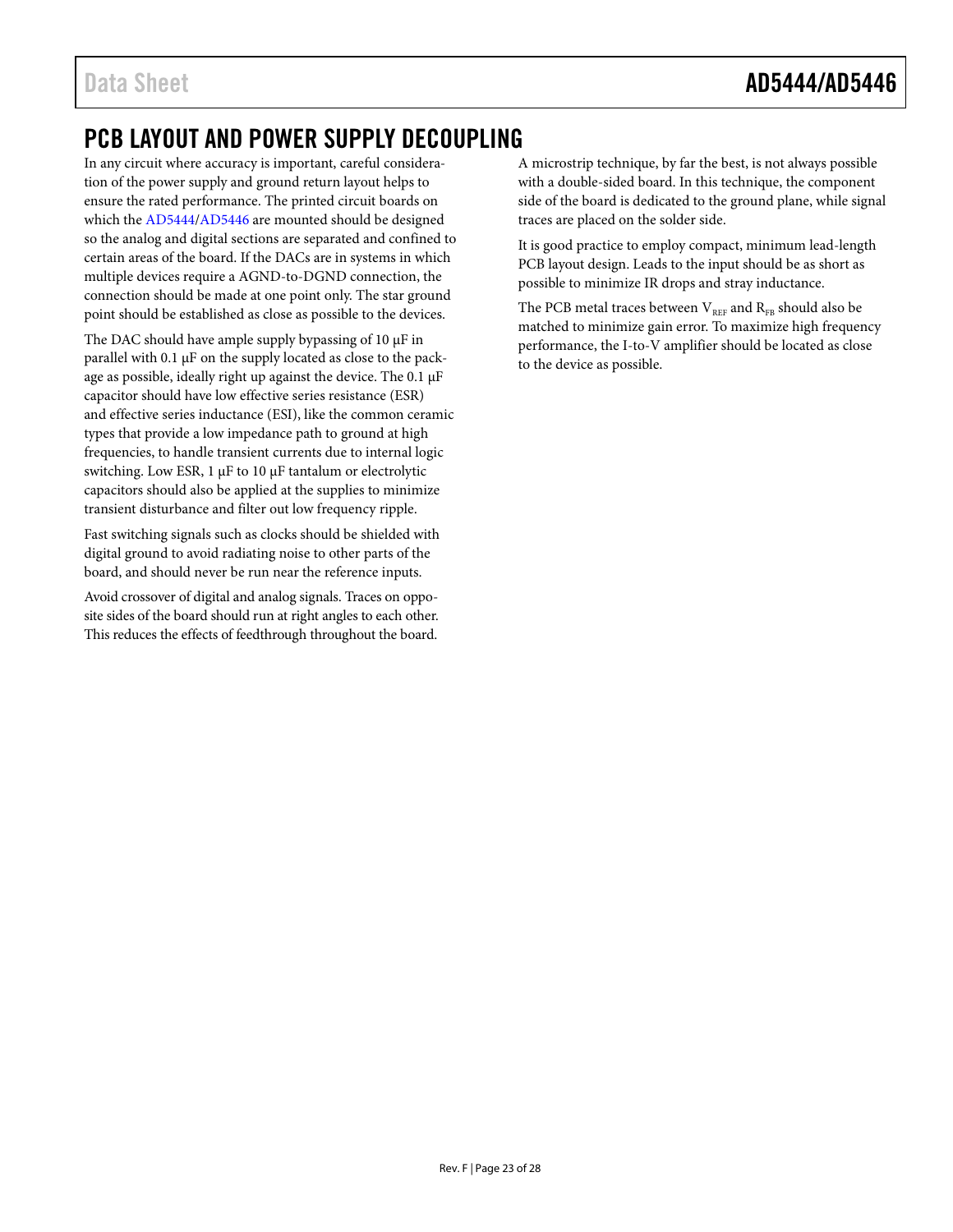## <span id="page-23-0"></span>OVERVIEW OF CURRENT OUTPUT DEVICES

**Table 12.**

| <b>Part Number</b> | <b>Resolution (Bits)</b> | <b>Number of DACs</b> | INL (LSB) | Interface | Package <sup>1</sup> | <b>Features</b>                                     |
|--------------------|--------------------------|-----------------------|-----------|-----------|----------------------|-----------------------------------------------------|
| AD5424             | 8                        | $\mathbf{1}$          | ±0.25     | Parallel  | RU-16, CP-20         | 10 MHz BW, 17 ns CS pulse width                     |
| AD5426             | 8                        | $\mathbf{1}$          | ±0.25     | Serial    | <b>RM-10</b>         | 10 MHz BW, 50 MHz serial                            |
| AD5428             | 8                        | $\overline{2}$        | ±0.25     | Parallel  | <b>RU-20</b>         | 10 MHz BW, 17 ns CS pulse width                     |
| AD5429             | 8                        | $\overline{2}$        | ±0.25     | Serial    | <b>RU-10</b>         | 10 MHz BW, 50 MHz serial                            |
| AD5450             | 8                        | $\mathbf{1}$          | ±0.25     | Serial    | $UJ-8$               | 12 MHz BW, 50 MHz serial                            |
| AD5432             | 10                       | 1                     | ±0.5      | Serial    | <b>RM-10</b>         | 10 MHz BW, 50 MHz serial                            |
| AD5433             | 10                       | $\mathbf{1}$          | ±0.5      | Parallel  | RU-20, CP-20         | 10 MHz BW, 17 ns CS pulse width                     |
| AD5439             | 10                       | $\overline{2}$        | ±0.5      | Serial    | <b>RU-16</b>         | 10 MHz BW, 50 MHz serial                            |
| AD5440             | 10                       | $\overline{2}$        | ±0.5      | Parallel  | <b>RU-24</b>         | 10 MHz BW, 17 ns $\overline{\text{CS}}$ pulse width |
| AD5451             | 10                       | 1                     | ±0.25     | Serial    | $UJ-8$               | 12 MHz BW, 50 MHz serial                            |
| AD5443             | 12                       | 1                     | ±1        | Serial    | <b>RM-10</b>         | 10 MHz BW, 50 MHz serial                            |
| AD5444             | 12                       | 1                     | ±0.5      | Serial    | <b>RM-10</b>         | 12 MHz BW, 50 MHz serial interface                  |
| AD5415             | 12                       | 2                     | ±1        | Serial    | <b>RU-24</b>         | 10 MHz BW, 50 MHz serial                            |
| AD5405             | 12                       | 2                     | ±1        | Parallel  | $CP-40$              | 10 MHz BW, 17 ns CS pulse width                     |
| AD5445             | 12                       | $\overline{2}$        | ±1        | Parallel  | RU-20, CP-20         | 10 MHz BW, 17 ns $\overline{\text{CS}}$ pulse width |
| AD5447             | 12                       | $\overline{2}$        | ±1        | Parallel  | <b>RU-24</b>         | 10 MHz BW, 17 ns CS pulse width                     |
| AD5449             | 12                       | $\overline{2}$        | ±1        | Serial    | <b>RU-16</b>         | 10 MHz BW, 50 MHz serial                            |
| AD5452             | 12                       | $\mathbf{1}$          | ±0.5      | Serial    | UJ-8, RM-8           | 12 MHz BW, 50 MHz serial                            |
| AD5446             | 14                       | 1                     | ±1        | Serial    | <b>RM-10</b>         | 12 MHz BW, 50 MHz serial                            |
| AD5453             | 14                       | 1                     | ±2        | Serial    | UJ-8, RM-8           | 12 MHz BW, 50 MHz serial                            |
| AD5553             | 14                       | 1                     | ±1        | Serial    | RM-8                 | 4 MHz BW, 50 MHz serial clock                       |
| AD5556             | 14                       | $\mathbf{1}$          | ±1        | Parallel  | <b>RU-28</b>         | 4 MHz BW, 20 ns WR pulse width                      |
| AD5555             | 14                       | 2                     | ±1        | Serial    | RM-8                 | 4 MHz BW, 50 MHz serial clock                       |
| AD5557             | 14                       | $\overline{2}$        | ±1        | Parallel  | <b>RU-38</b>         | 4 MHz BW, 20 ns WR pulse width                      |
| AD5543             | 16                       | 1                     | ±2        | Serial    | <b>RM-8</b>          | 4 MHz BW, 50 MHz serial clock                       |
| AD5546             | 16                       | 1                     | ±2        | Parallel  | <b>RU-28</b>         | 4 MHz BW, 20 ns WR pulse width                      |
| AD5545             | 16                       | $\overline{2}$        | ±2        | Serial    | <b>RU-16</b>         | 4 MHz BW, 50 MHz serial clock                       |
| AD5547             | 16                       | $\overline{2}$        | ±2        | Parallel  | <b>RU-38</b>         | 4 MHz BW, 20 ns WR pulse width                      |

 $1 RU = TSSOP$ ,  $CP = LFCSP$ ,  $RM = MSOP$ ,  $UJ = TSOT$ .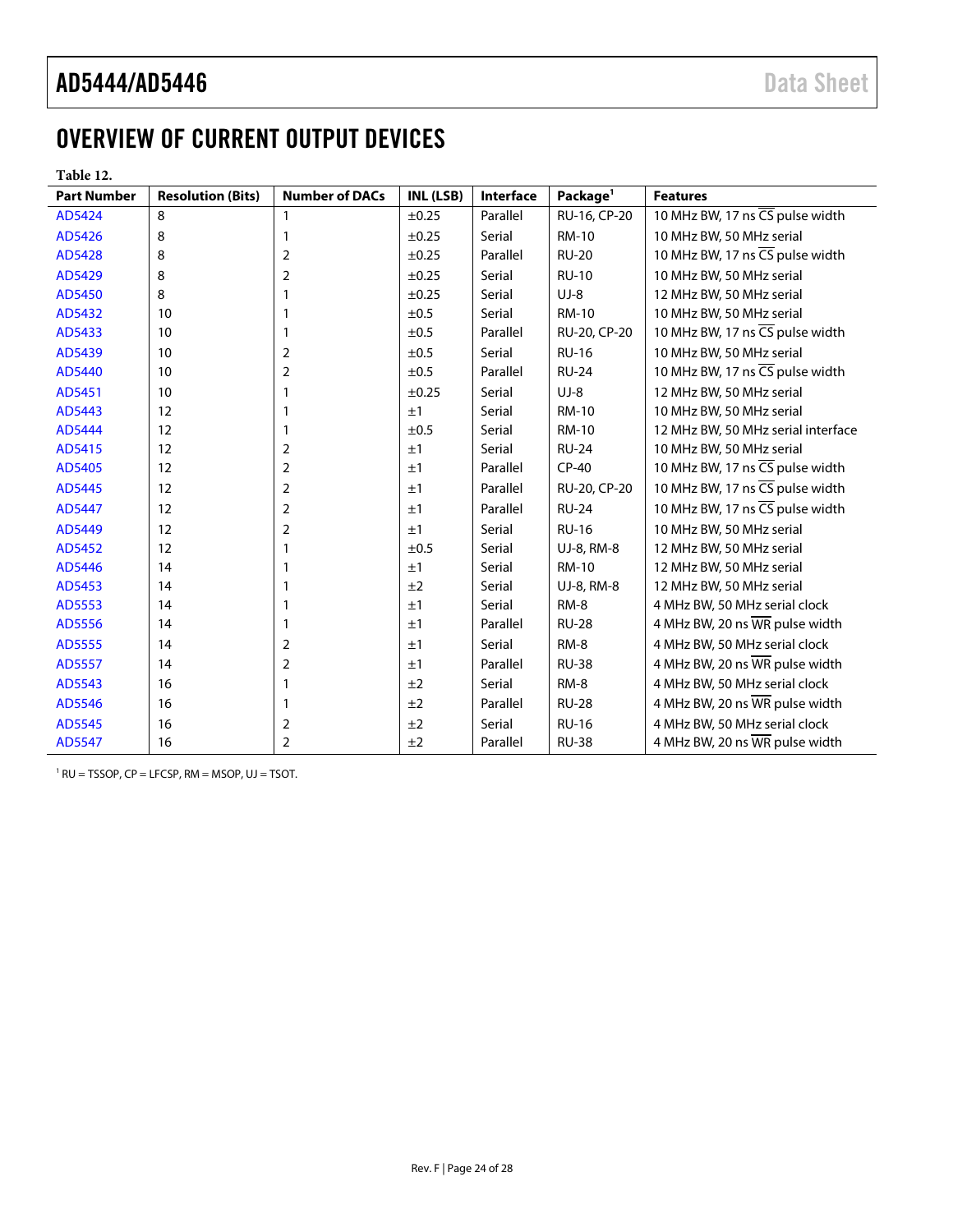### <span id="page-24-0"></span>OUTLINE DIMENSIONS



*Figure 53. 10-Lead Mini Small Outline Package [MSOP] (RM-10) Dimensions shown in millimeters*

#### <span id="page-24-1"></span>**ORDERING GUIDE**

| Model <sup>1</sup> | <b>Resolution (Bits)</b> | INL (LSB) | <b>Temperature Range</b>            | <b>Package Description</b> | <b>Package Option</b> | <b>Branding</b>  |
|--------------------|--------------------------|-----------|-------------------------------------|----------------------------|-----------------------|------------------|
| AD5444YRM          | 12                       | $\pm 0.5$ | $-40^{\circ}$ C to $+125^{\circ}$ C | 10-Lead MSOP               | RM-10                 | D <sub>27</sub>  |
| AD5444YRMZ         | 12                       | $\pm 0.5$ | $-40^{\circ}$ C to $+125^{\circ}$ C | 10-Lead MSOP               | RM-10                 | D <sub>6</sub> X |
| AD5444YRMZ-REEL7   | 12                       | ±0.5      | $-40^{\circ}$ C to $+125^{\circ}$ C | 10-Lead MSOP               | RM-10                 | D <sub>6</sub> X |
| AD5446YRM          | 14                       | ±2        | $-40^{\circ}$ C to $+125^{\circ}$ C | 10-Lead MSOP               | RM-10                 | D <sub>28</sub>  |
| AD5446YRMZ         | 14                       | ±2        | $-40^{\circ}$ C to $+125^{\circ}$ C | 10-Lead MSOP               | RM-10                 | D <sub>7</sub> Z |
| AD5446YRMZ-RL7     | 14                       | ±2        | $-40^{\circ}$ C to $+125^{\circ}$ C | 10-Lead MSOP               | RM-10                 | D <sub>7</sub> Z |
| EV-AD5443/46/53SDZ |                          |           |                                     | <b>Evaluation Board</b>    |                       |                  |

 $1 Z =$  RoHS Compliant Part.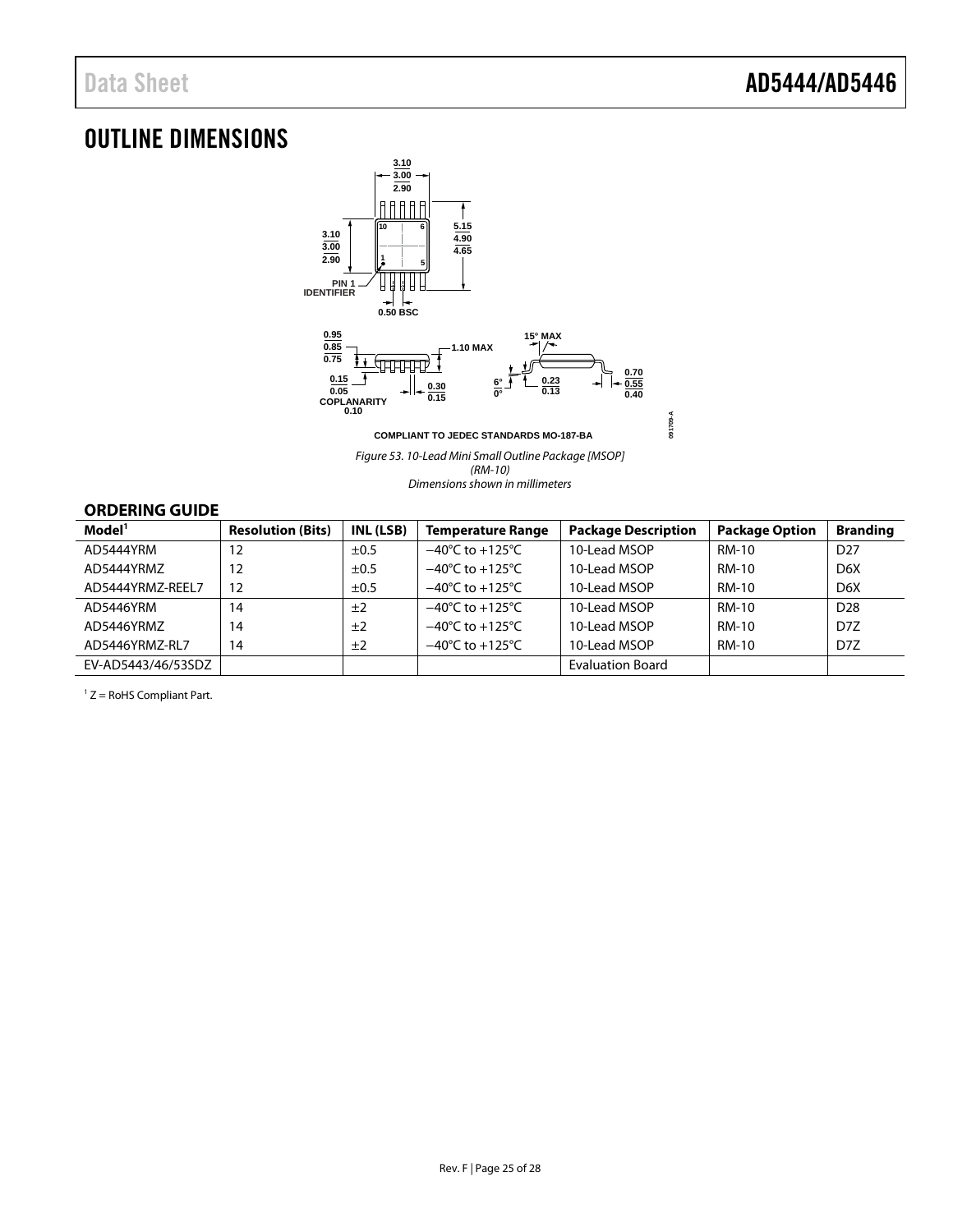### **NOTES**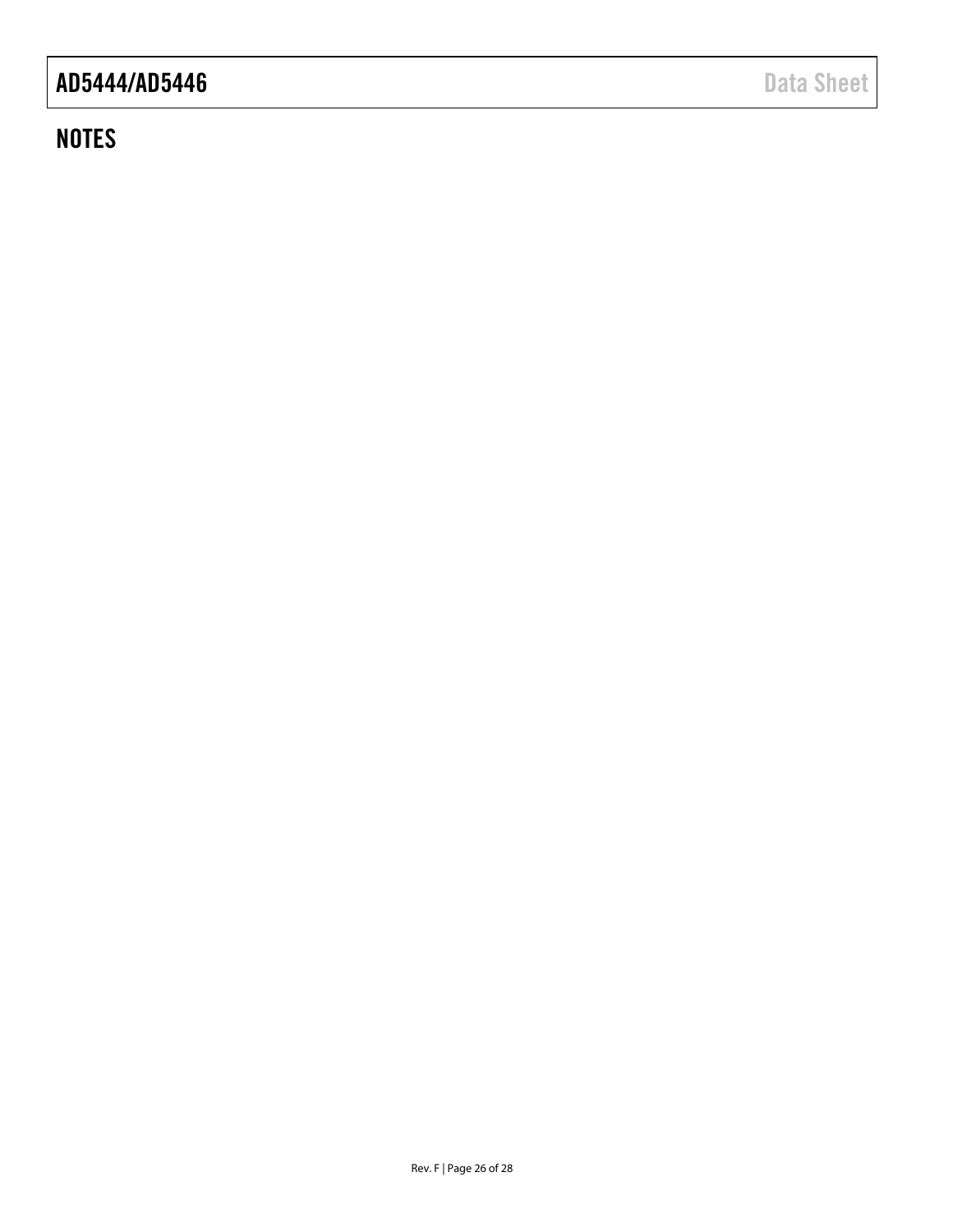## **NOTES**